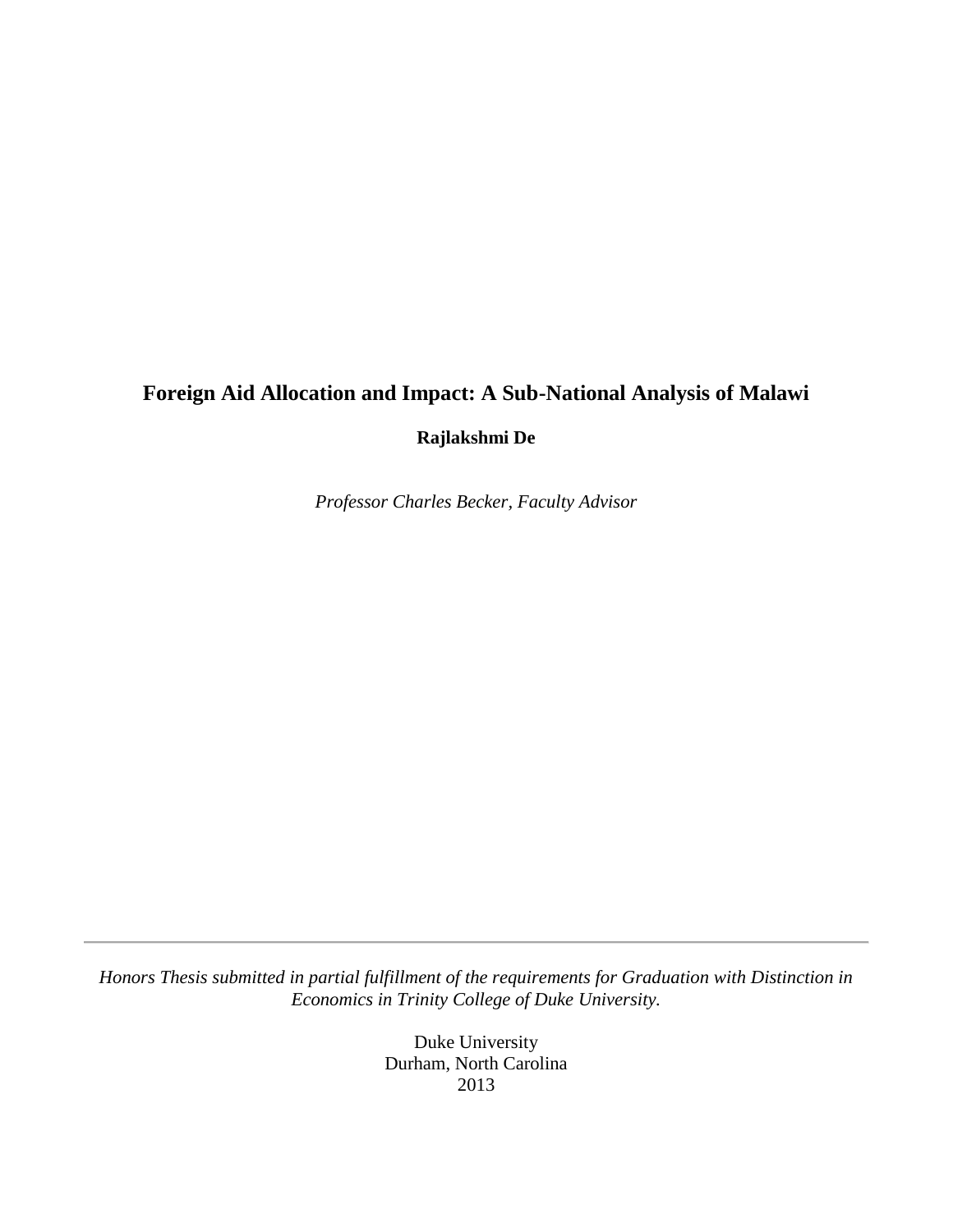# **Acknowledgements**

I am extremely grateful to Professor Charles Becker for his constant feedback and encouragement. I also thank the attendees to the 2013 ACC Meeting of the Minds Conference for their helpful comments.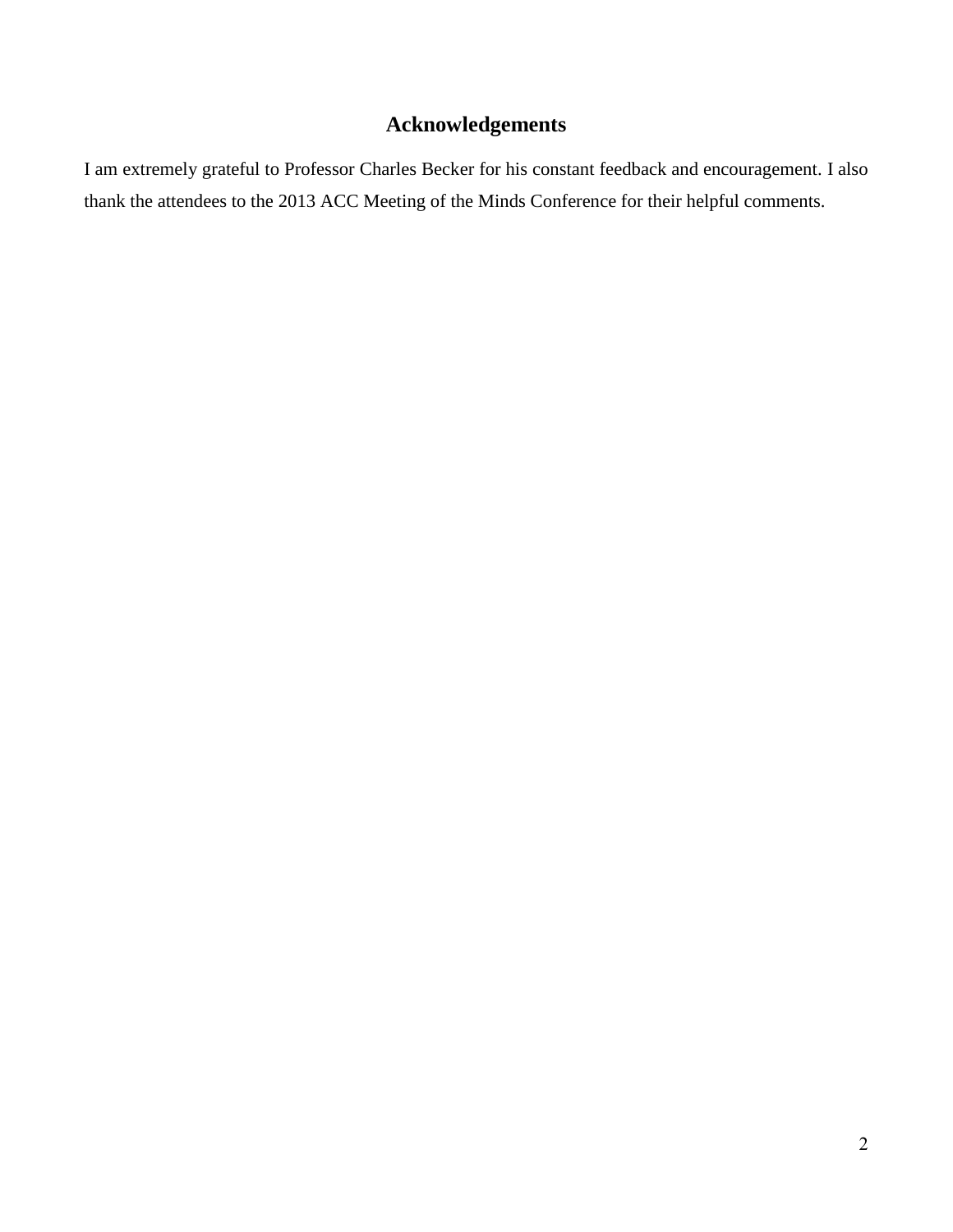### **Abstract**

Understanding the role of foreign aid in poverty alleviation is one of the central inquiries for development economics. To augment past cross-country studies and randomized evaluations, this project estimates the first sub-national model of foreign aid allocation and impact. Newly geocoded aid project data from Malawi is used in combination with multiple rounds of living standards data to predict the allocation and impact of health aid, water aid, and education aid. Both instrumentation and propensity score matching methods are used in the impact models to adjust for aid being allocated nonrandomly. The three allocation models varied greatly with respect to the significant predictive covariates of diarrhea incidence, geographic region, and rural setting, but other aid allocation was a positive predictor in all three models such that areas receiving health aid were likely to also receive substantial water aid and education aid. A significant, positive effect of health aid on decreasing disease severity and a significant, positive effect of water aid on decreasing diarrhea incidence were found through both instrumentation and propensity score matching. An appropriate instrument for education aid could not be determined, but propensity score matching methods found a positive effect of education aid on school enrollment. These results suggest that foreign aid plays a useful role in poverty alleviation in Malawi and that governments should use information about local disease severity, diarrhea incidence, and school enrollment to allocate different aid types more efficiently.

#### *JEL classification:*F35; O12; I15; I25; I32

Keywords: Foreign aid; Development; Health; Water; Education; Malawi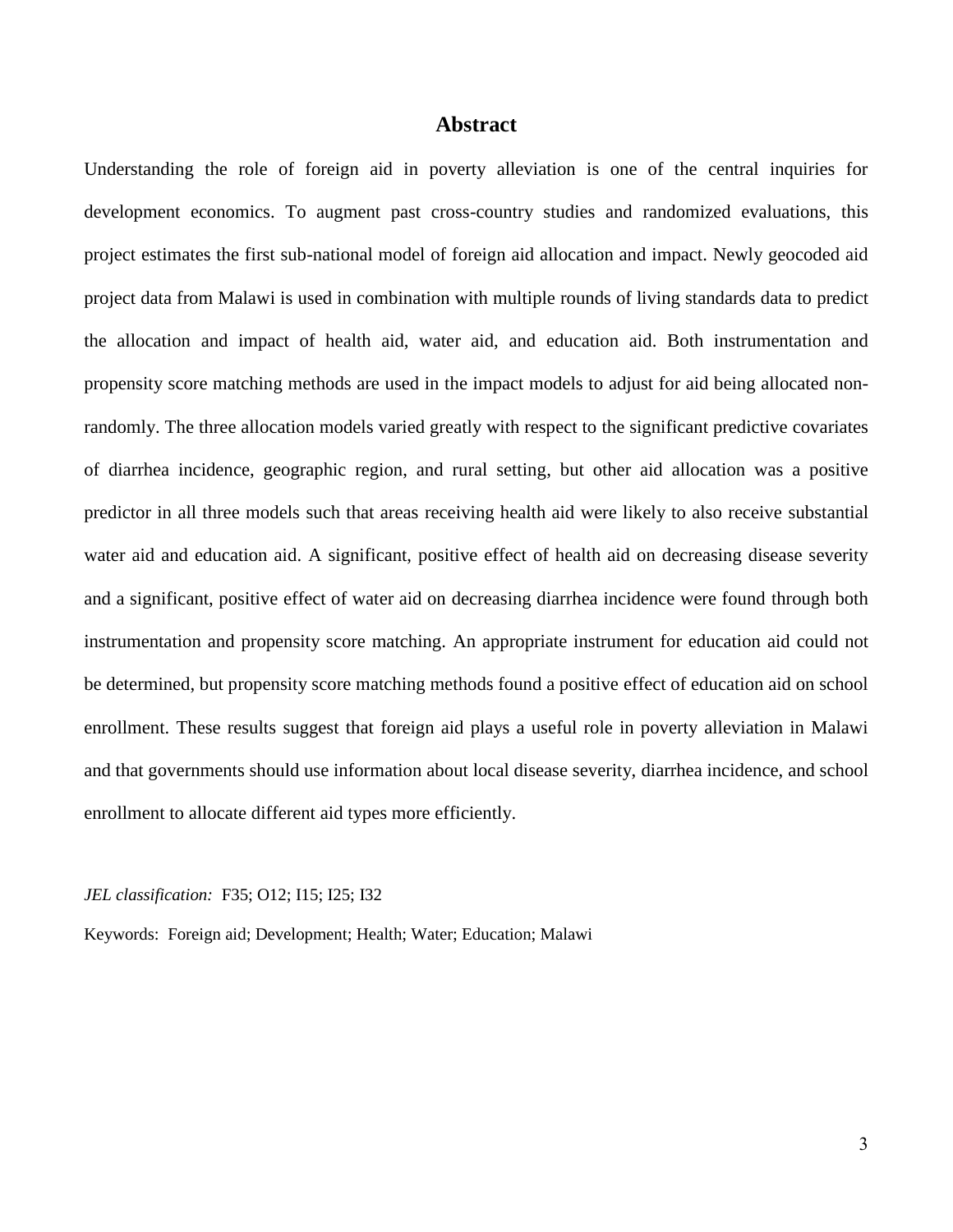# **I. Introduction**

The first sub-national model of foreign aid allocation and impact is estimated in this paper to augment past cross-country studies and randomized evaluations. One of the main purposes of the subnational approach stems from the need to assess aid on living standards variables that should be directly targeted by aid projects, such as disease reduction and increases in educational attainment. Employing sub-national variation should also reduce the vast unobservable differences that may be present in crosscountry variation. Newly geocoded aid data for Malawi allows for both of these specifications. Aid projects are segmented by aid type and geographic administrative boundary and their allocations and impacts within Malawi are explored through living standards variables such as disease incidence and severity.

Past studies have explored the questions of aid allocation and impact using cross-country variation, but these studies lack agreement on whether aid policies are useful or destructive in developing economies. Furthermore, an important distinction is that those studies estimate the impact of aid on macroeconomic variables such as growth, whereas this paper's dependent variables are development outcomes surrounding health and education. There is also currently an expanding literature on the impacts of development programs using evidence from randomized trials. Those studies' dependent variables are usually living standards variables or other microeconomic outcomes, not economic growth rates, but an important distinction is that the randomized trials assess a particular experimental treatment, whereas this paper attempts to detect impacts from the roughly \$5 billion in Malawi aid projects in order to achieve greater external validity.

Malawi is the country of interest in this research for several reasons. Malawi is the first country to have comprehensive, geocoded data on aid projects and it received \$5.3 billion in foreign aid during the aid project data's time period of 2004 to 2011. Figure 1 illustrates the geographic locations of the aid

4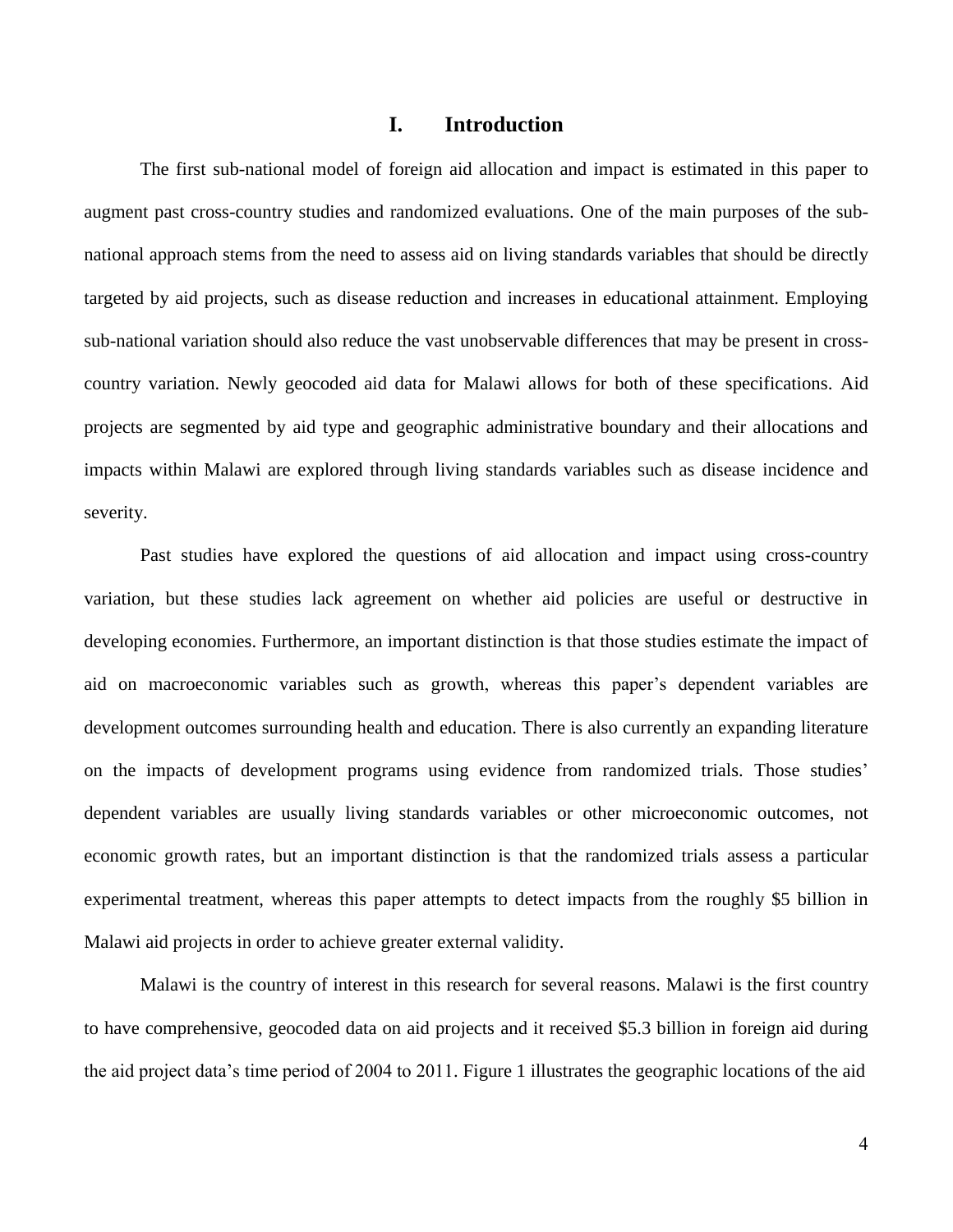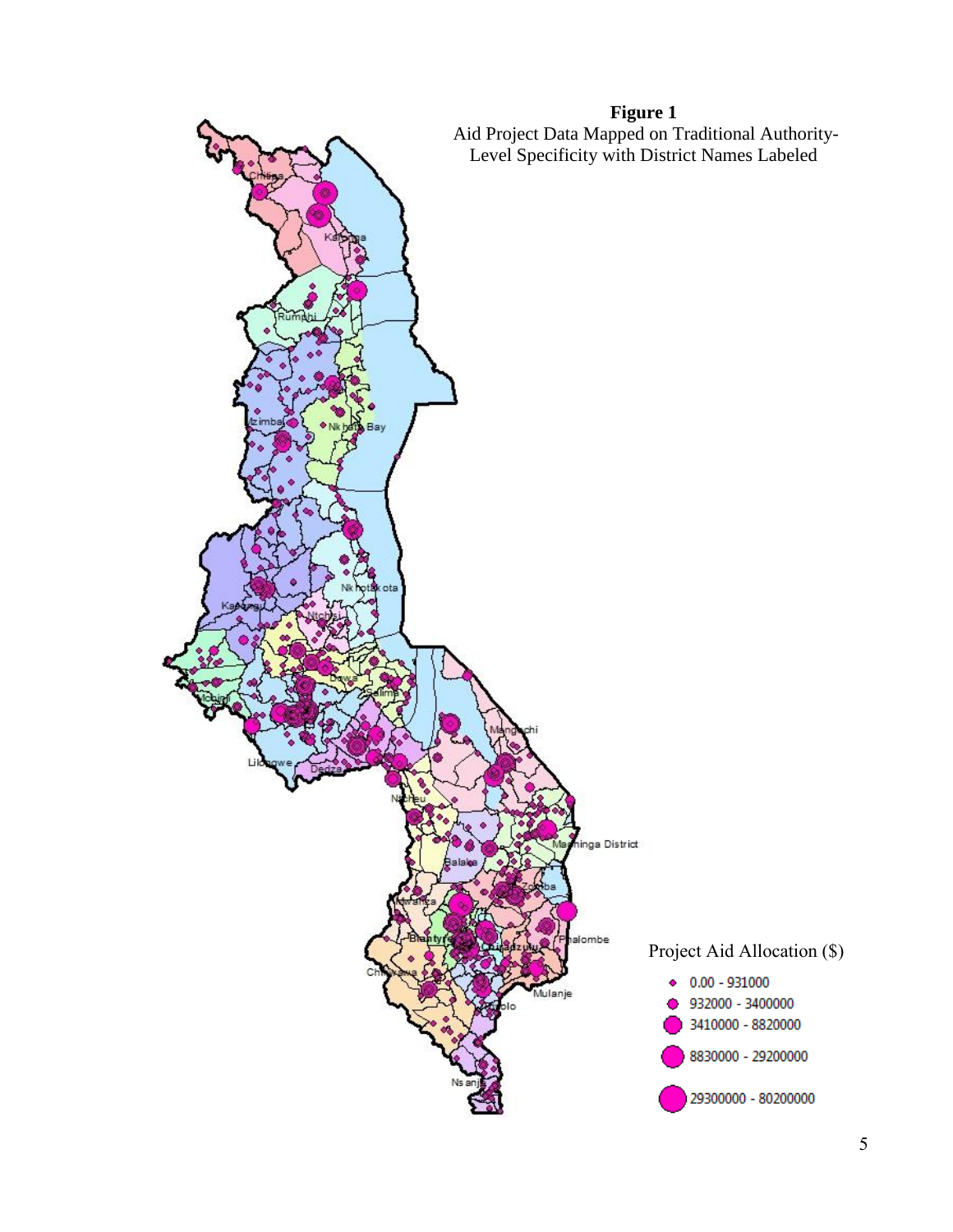projects in the dataset with scaling for the size in dollars of the project. From the figure, it is evident that aid is not evenly distributed, so there is a basis for modeling allocation, and this non-random allocation will affect impact measurement.

Malawi's population and GDP in 2011 were 15.4 million and \$5.8 billion, respectively. These figures reflect a relatively small population for a developing nation and aid inflows over 8 years that are almost equivalent to current annual economic output. The combination of high aid and low population makes Malawi an appealing country in which to attempt to detect an effect of aid from sub-national variation across time. For this project, aid is investigated through three different sub-categories of aid: health aid, water and sanitation aid, which is referred to simply as water aid, and education aid. The geographic variation in aid allocations is based on the administrative boundaries of the 216 Traditional Authorities (TAs) monitored by the National Statistical Office of Malawi. The aid project data was captured in the Malawi Aid Management Platform (AMP) and geocoded by AidData and CCAPS. Living standards data was taken from the IHS2 and IHS3 rounds of the Malawi Living Standards Measurement Study (LSMS) from the National Statistical Office of Malawi and the World Bank.

By employing the sub-national model, this study contributes empirical results for the allocation and impact of health aid, water aid, and education aid. The allocation models are found to vary greatly in terms of the relationships with diarrhea incidence, regional dummies, and a rural dummy, whereas they all have positive relationships with other aid type allocations such that health aid, water aid, and education aid are positively correlated with one another. Impact regressions employ two complementary methods—instrumentation and propensity score matching—that account for the endogeneity of aid allocation but through two different mechanisms, serving as a robustness check of the impact estimates. Health aid is found to have a positive impact on decreased disease severity and water aid is found to have a positive effect on decreased diarrhea occurrence. Those results are supported by both the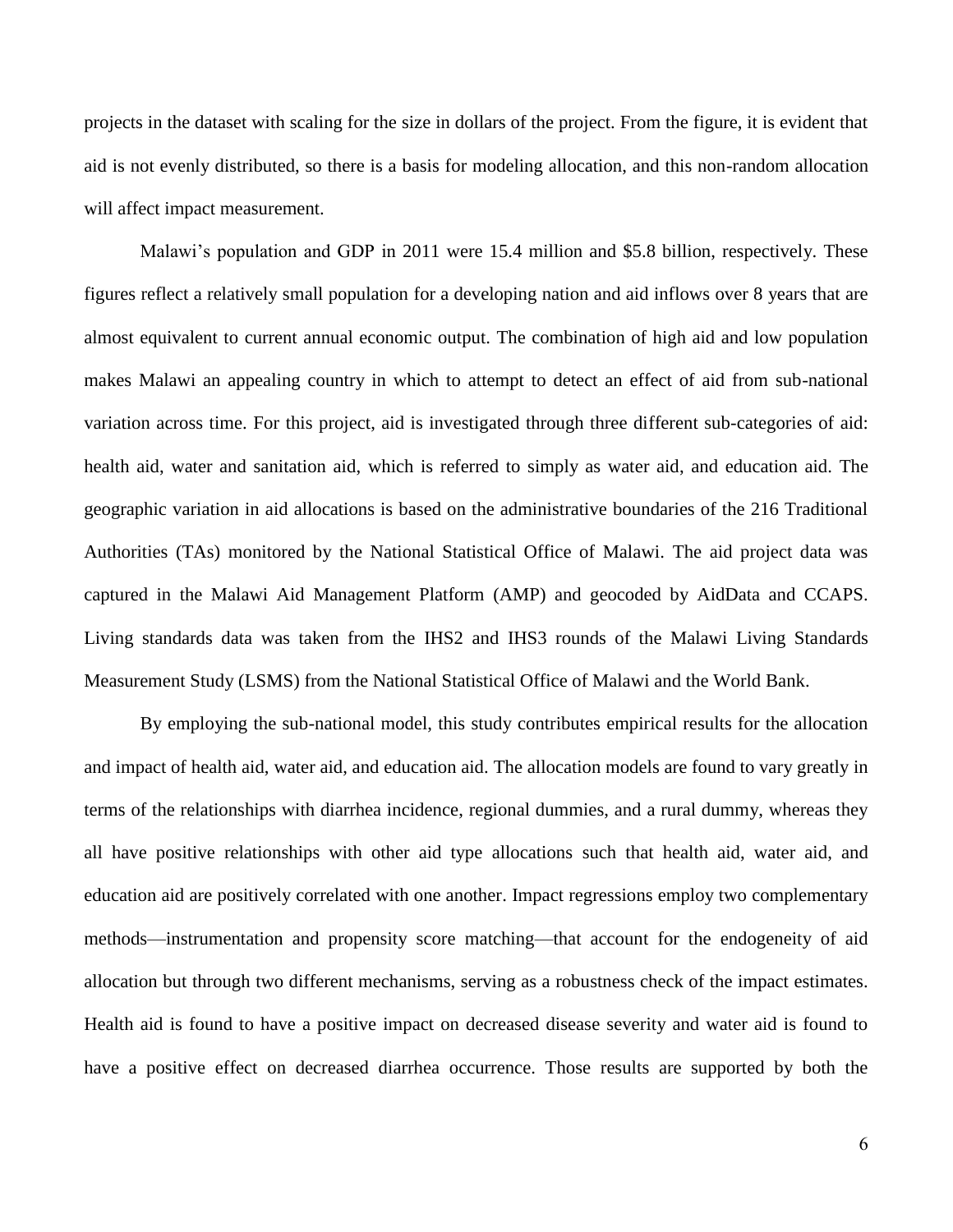instrumentation and propensity score matching methods. Propensity score matching also provided evidence that education aid increases school enrollment, but the lack of an appropriate instrument for education aid prevented use of the instrumentation method for education aid. The overall importance of these empirical results is that not only are these aid types beneficial to poverty alleviation, but that the sub-national granularity in Malawi and using living standards data is an appropriate framework for modeling aid. The rest of the paper is organized as follows: In Sections II and III, the literature on aid allocation and impact is reviewed and a need for sub-national modeling using living standards variables is identified. Sections IV and V describe the data processing, empirical strategies employed and the findings obtained. Finally, concluding remarks will address the policy implications of this research.

# **II. Literature Review**

As noted in the introduction, the current literature lacks a sub-national model that predicts aid allocation or detects impact. However, there is an expansive aid literature studying both allocation and impact, which is summarized below.

### *Allocation of Aid Projects*

Allocation models have studied cross-country variation to determine the importance of economic needs, policy performance, political considerations, and strategic interests in explaining aid variation. Alesina and Dollar (2000) find that foreign aid is dictated as much by political considerations as by recipient economic needs and policy performance. They find that colonial past and political alliances are major determinants of foreign aid, and on the margin, countries that democratize receive more aid. Alesina and Dollar also find significant differences between donor countries in their aid allocation. The Nordic countries respond more to economic incentives, like income levels, good institutions and openness. France gives to former colonies tied by political alliances, without much regard to other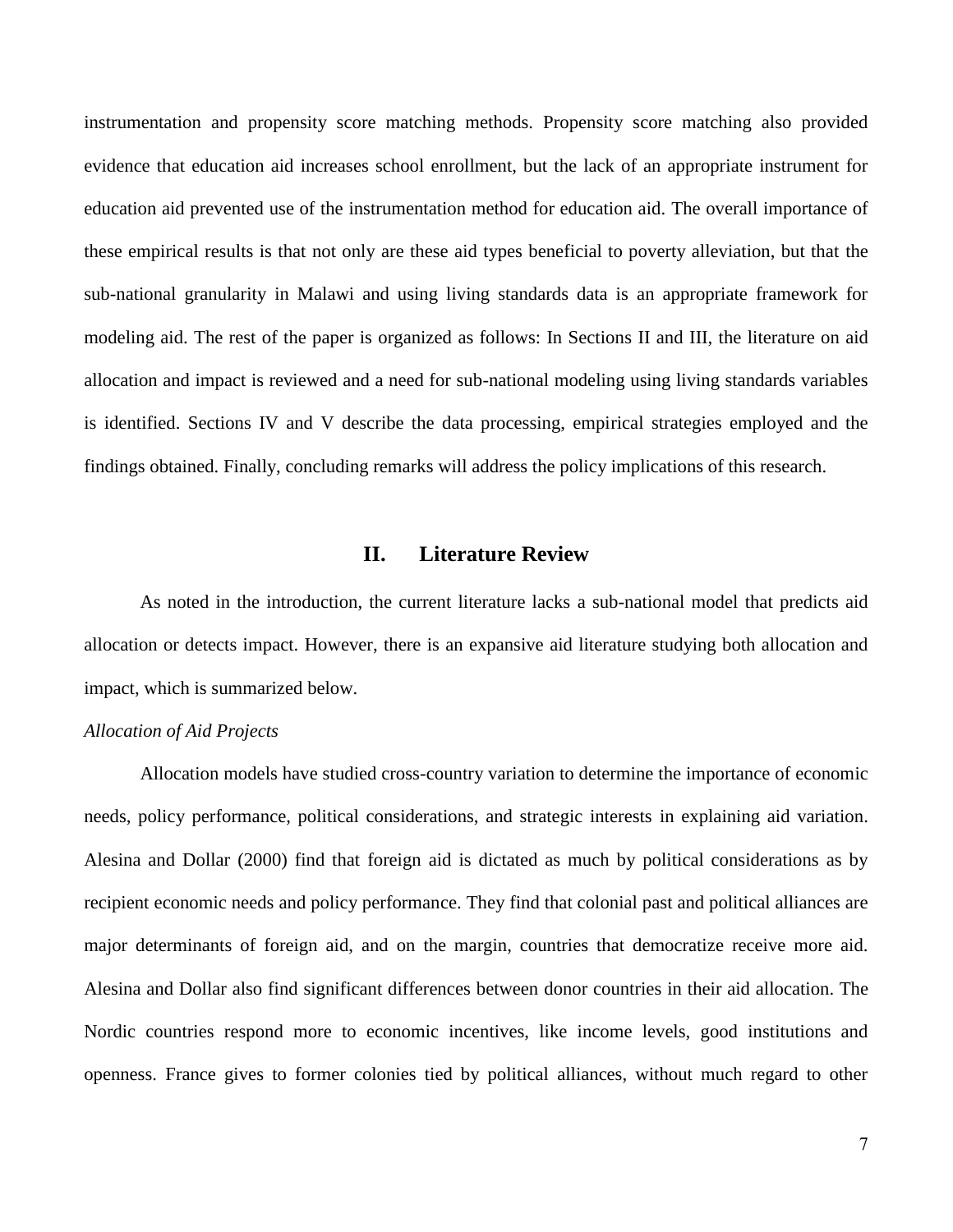factors, including poverty levels or choice of politico-economic regimes. The United States' pattern of aid giving is vastly influenced by interest in the Middle East (Alesina and Dollar 2000).

In contrast to Alesina and Dollar, Lumsdaine (1993) concludes that the donor country's "humanitarian concern" forms the basis of support for aid, not the donor's political and economic interests. In his book *Moral Vision in International Politics: The Foreign Aid Regime, 1949-1989*, Lumsdaine uses theoretical and empirical representations of "moral vision," the concept that donor nations view themselves as interdependent with recipient nations. Maizels and Nissanke (1984) focus on the variable of "strategic foreign policy" and use it to explain the pattern of bilateral foreign aid. They also find allocation models to be very different for bilateral and multilateral aid. Multilateral aid could be explained as compensating for shortfalls in domestic resources. Bilateral aid was generally explained as serving donor interests, such as political, security, investment and trade interests.

Kim and Oh (2012) focus their study on South Korea's aid allocation to 154 recipient countries, and find that South Korea provides more aid to higher-income developing countries with higher growth rates. They also find that the relationship between per capita incomes of the recipient country negatively correlated with aid allocation only for the middle-income or lower-middle-income group recipients and was correlated positively for the rest. No significant differences over decades or political regimes were found (Kim and Oh 2012).

There is a comprehensive literature that explains cross-country aid allocation. These studies are particularly useful in understanding political and strategic variables. This paper, however, aims to understand what sub-national factors are important in the question of aid allocation.

### *Impact of Aid Projects*

Understanding the aid's role in poverty alleviation is one of the most central inquiries for development economists. Despite the importance of the question, economists have not agreed on whether aid policies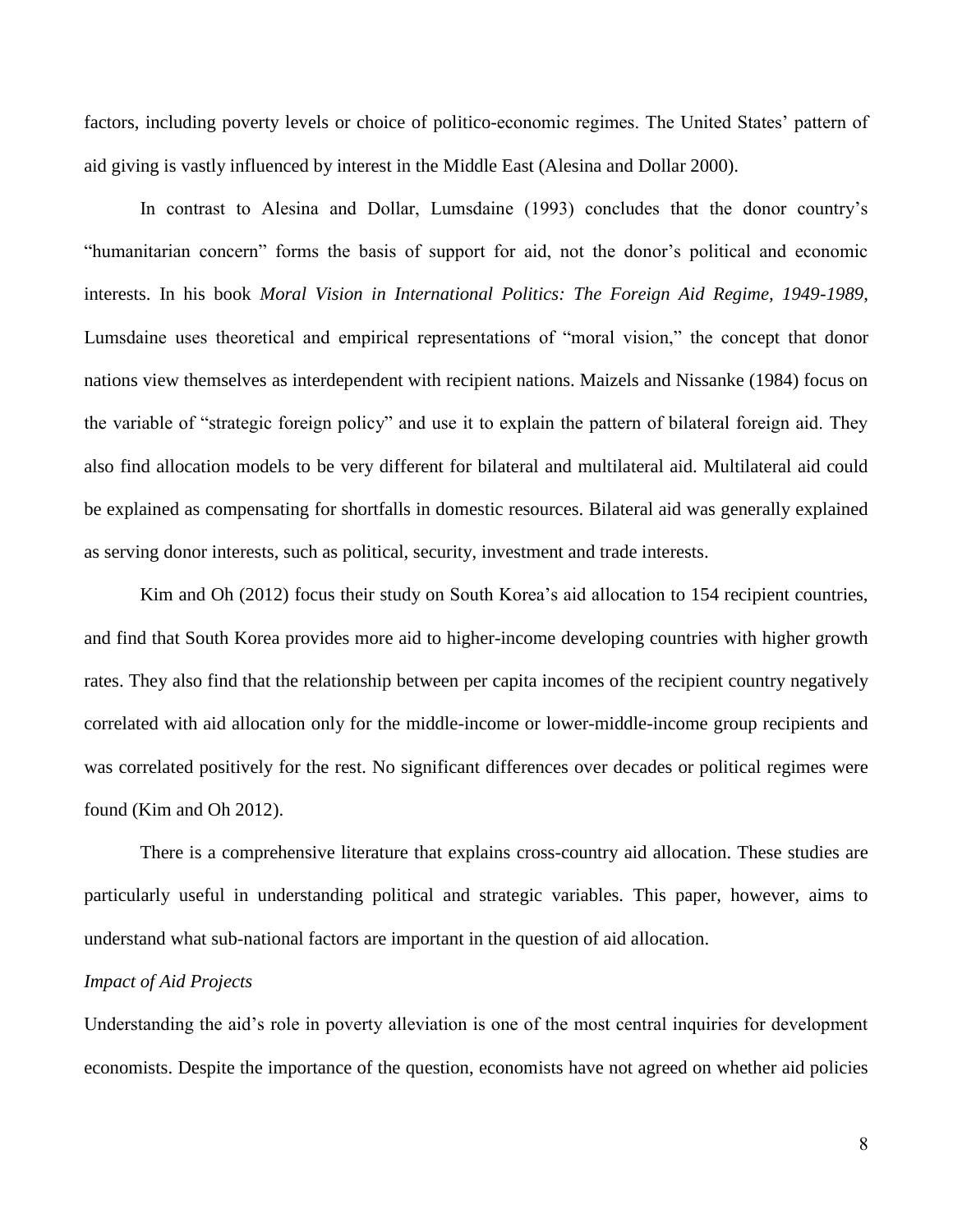are useful or destructive in developing economies. Burnside and Dollar (2000) conduct a cross-country analysis of the role of good economic policies in aid effectiveness and found that aid has a positive impact on per capita growth in developing countries with good fiscal, monetary, and trade policies but has little effect in the presence of poor policies. They employ a modified neoclassical growth model that includes foreign aid receipts. Their policy variables are proxies constructed from the budget surplus, the inflation rate, and the openness dummy developed by Sachs and Warner (1995). Rajan and Subramanian (2005) also employ cross-country data and they use instrumentation to correct for endogeneity of aid being allocated to poorer countries, but unlike Burnside and Dollar (2000), they do not find evidence for an effect of aid inflows on national economic growth, even when economic policies are good.

These two important investigations highlight the large extent of disagreement with regards to aid impact when studied through cross-country comparisons, which may be because of the difficulty of detecting impacts on economic growth rates, which represent many more facets of the economy than the bottom of the pyramid targeted by most aid projects. Randomized control trials have been able to focus more on development outcomes and living standards rather than economic growth. In addition, their causal interpretation is more direct due to their inherent randomized design. This method has been employed to study various development question surrounding issues such as hunger, savings, consumption, and decisions surrounding health and employment. As a variation on randomized control trials, Miguel and Kremer (2004) evaluate a Kenyan project that treated intestinal helminthes, including hookworm, roundworm, whipworm, and schistosomiasis by using the fact that the program was randomly phased into schools. They estimate the overall program's effects to be that it reduced school absenteeism by one-quarter and was far cheaper than alternative ways of boosting school participation. Because they used the random phasing in, rather than a randomized control trial, they were able to find the effects of externalities as well, such as improved participation among neighboring schools.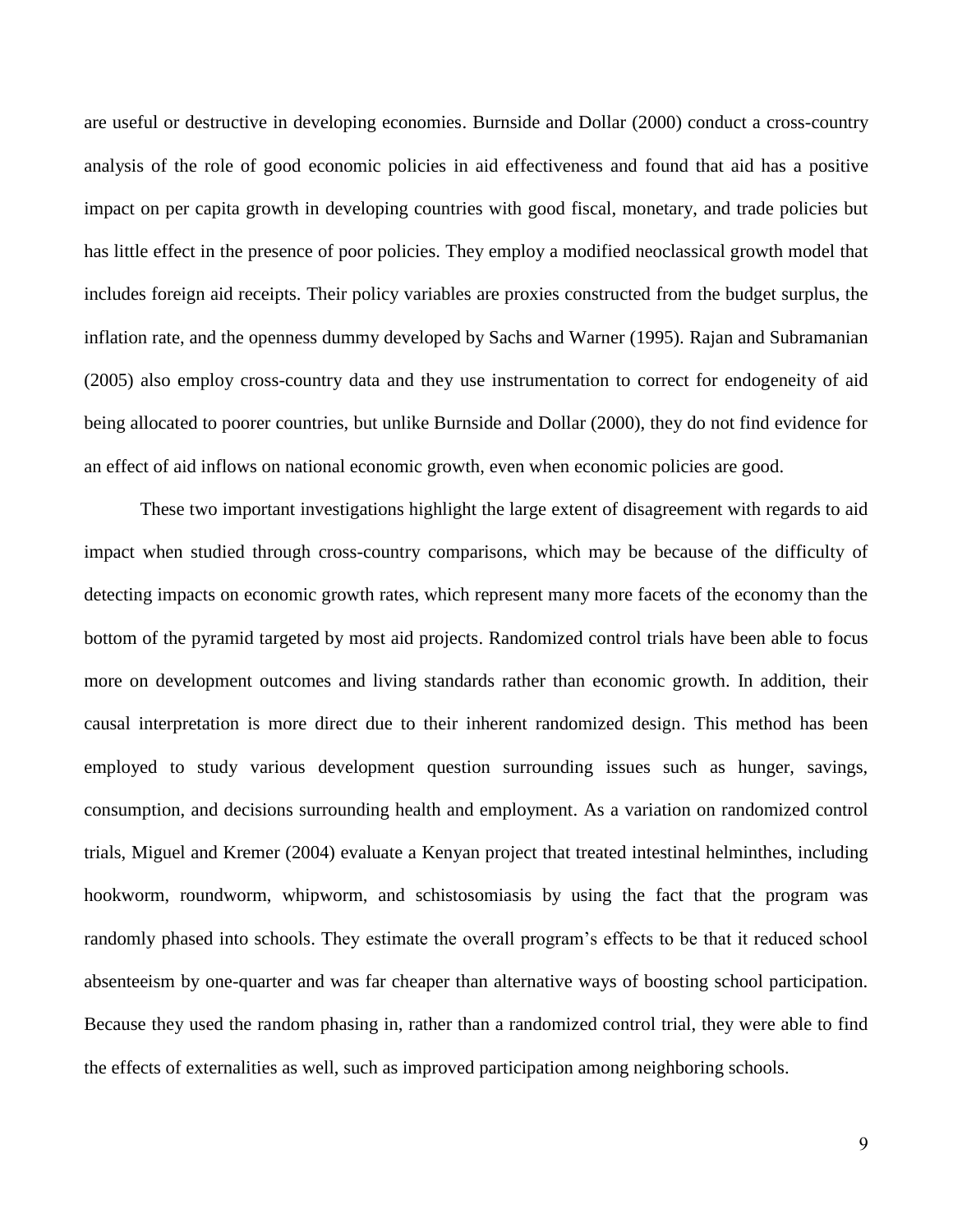A study by Baranov, Bennett, and Kohler (2012) investigated the "indirect impacts" of aid projects in Malawi. In particular, they investigate the impact of antiretroviral therapy (ART) on the indirect variables of the community's perceptions of mortality risk, mental health, and agricultural labor supply and output. Employing a difference-in-difference identification strategy, they find that the ART availability substantially reduced subjective mortality risk and improved mental health in rural Malawi. However, their study lacks a selection model, so makes the assumption that ART allocation is random or exogenous. Furthermore, because their study attempts to answer a question of indirect impact but only analyzes ART as the exogenous project, there may be a problem of omitted variable bias. Much of the impact they are finding could be attributed to other simultaneous aid projects, such as other health clinics or rural development programs that are influencing subjective mortality risk and labor force participation.

This paper attempts to address the void between cross-country studies and micro impact evaluations by employing the sub-national approach. The sub-national approach should offer greater external and ecological validity than individual trials. In addition, the Theoretical Framework in Seciton 3 will explain the rationale of studying aid on a sub-national level compared to cross-country analyses and in particular why Malawi is well suited for these inquiries.

# **III. Theoretical Framework**

There are three theoretical issues that motivate this paper's model. The first issue is concerned with measuring the impact of aid through dependent variables that are the most likely to be targeted by aid. The second and third issues are concerned with the importance of aid relative to other economic variations, which is a concept that motivates both the sub-national level of analysis and the study of Malawi in particular.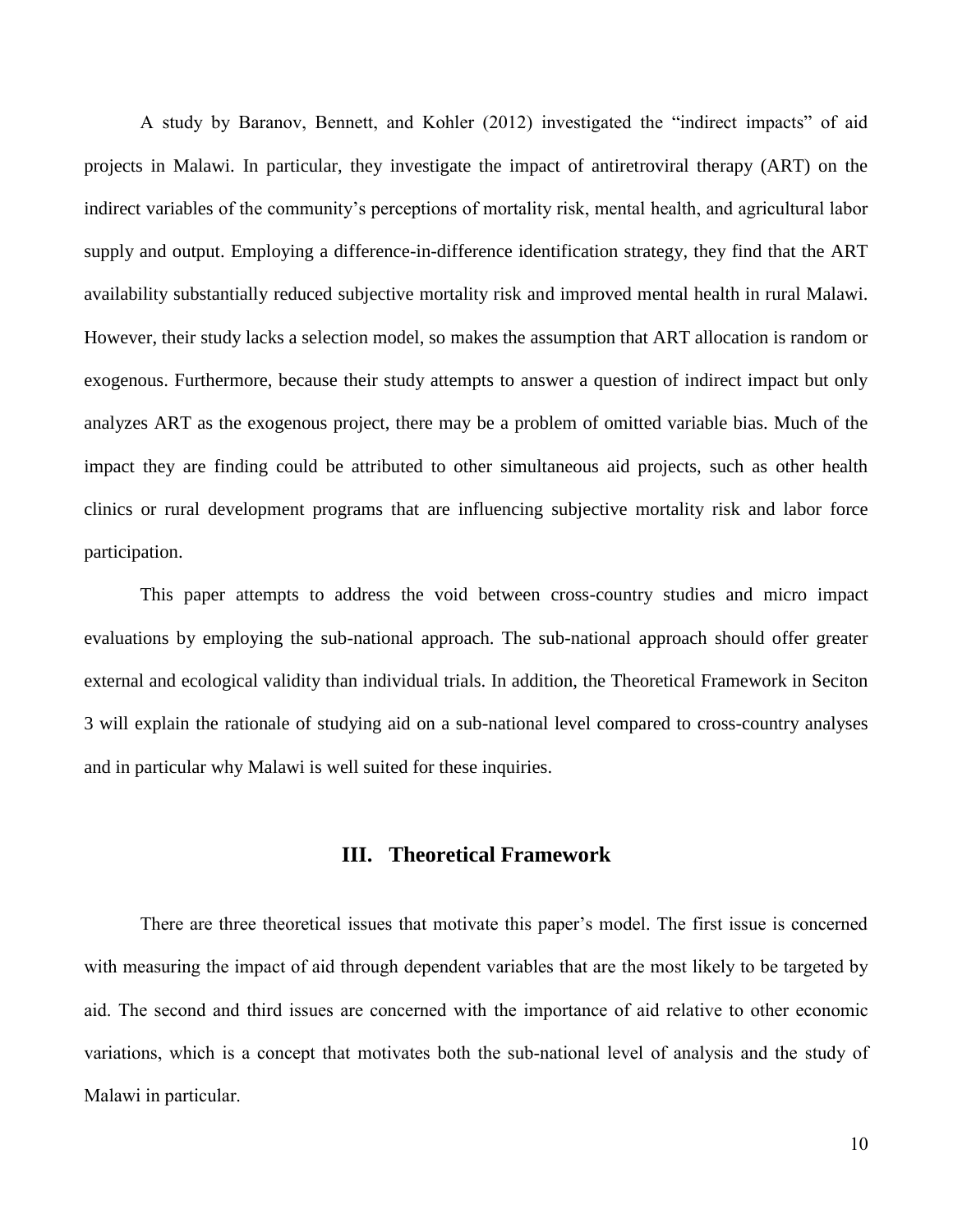The most evident causal links between aid and economic development are going to be very targeted to the specific purposes of aid projects. In addition, the most detectable effects will outcomes that can improve shortly after aid is disbursed. Therefore, to determine whether aid has a positive impact, and is not fully drained by corruption, the effect should be investigated on these direct, more immediate dependent variables of disease severity, diarrhea incidence and school enrollment. If aid is not fully absorbed by corruption, then its impact is likely to be found in these statistics because a project that purifies water has the purpose of reducing waterborne illness such as diarrhea. Similarly, health clinics should be reducing disease severity, which is measured by the number of days an individual is too ill to continue work. Education projects should be providing more schooling capacity such that school enrollment increases. The cross-country literature focuses its investigations on whether aid has implications for economic growth, balance of payments support, or other macroeconomic effects, which are very important questions, but in terms of detecting whether aid is helpful for development, it is more desirable to look at the variables where the impact should be expected, which is the methodology adopted by this paper.

In addition to more targeted variables, this paper notes that the importance of aid relative to other economic variations is an important consideration for evaluating aid impact. When measuring impact of aid, t-tests of significance are dividing coefficient estimates of impact by standard errors. The standard errors represent the variation in impact, so a greater variation across observations leads to significance being harder to detect. Given a constant impact estimate, a larger variation across individual impact measurements will lead to a decrease in the test statistic and increase overall insignificance. This motivates a sub-national, rather than cross-country, analysis. Within Malawi we expect less variation in how aid is affecting people than the variation that would exist in a diverse cross-country sample. If there is truly an impact of aid, the sub-national model is an important level to investigate it.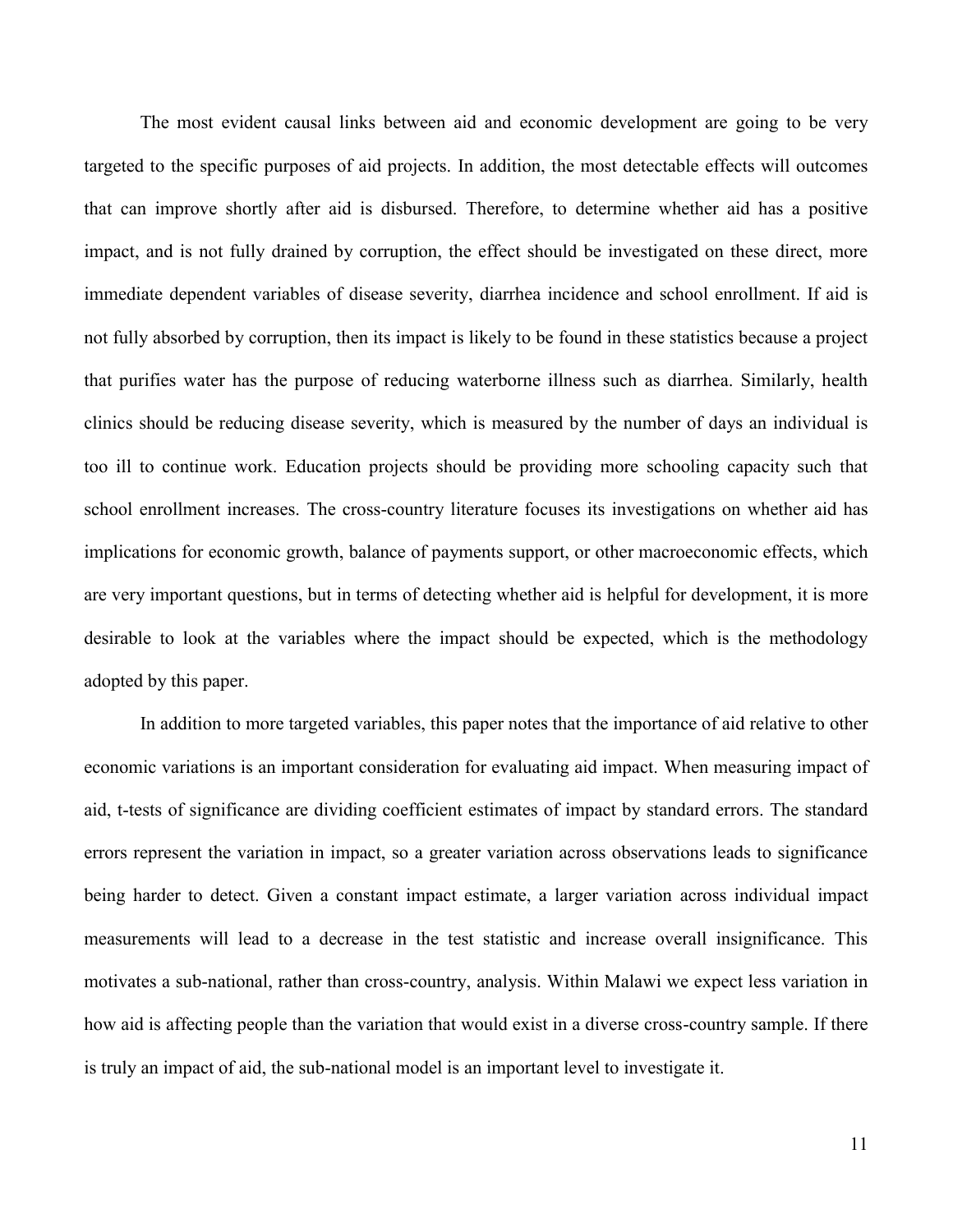This issue of relative importance also affects which countries are suited for an analysis of aid impact. Malawi received \$5.3 billion in foreign aid during the aid project data's time period of 2004 to 2011. Malawi's population and GDP in 2011 were 15.4 million and \$5.8 billion, respectively. As mentioned in the Introduction, these figures reflect a relatively small population for a developing nation and aid inflows over 8 years that are almost equivalent to current annual economic output. The combination of high aid and low population suggests that the impact should not be completely diluted by the standard error term, which represents variations in outcomes. The relative size of aid in the economy and population is larger than in a highly populated and large economy like India, for example. This makes Malawi an appealing country in which to attempt to detect an effect of aid from sub-national variation across time.

### **IV. Data**

This project is possible because of recent advancements in data collection and geocoding. Two important sources of data are used: aid project data from aiddata.org and living standards data from the National Statistical Office of Malawi. Both sources have a high level of geographic specificity. The aid project dataset is based on information captured in the Malawi Aid Management Platform (AMP), hosted by the Malawi Ministry of Finance. In total, projects from 30 donor agencies were geocoded for 548 projects, representing \$5.3 billion in total commitments. This dataset represents the first effort to sub-nationally geocode all donors in a single partner country, making it essential for my analysis; however, the aid data are not free from limitations. The aid project data contains missing values for some geographic coordinates and some projects are geocoded but have locations in multiple TAs with only one value for cumulative disbursement of aid. My methodology has been to exclude the projects without any geographic information, because the empirical analysis is geography-dependent. With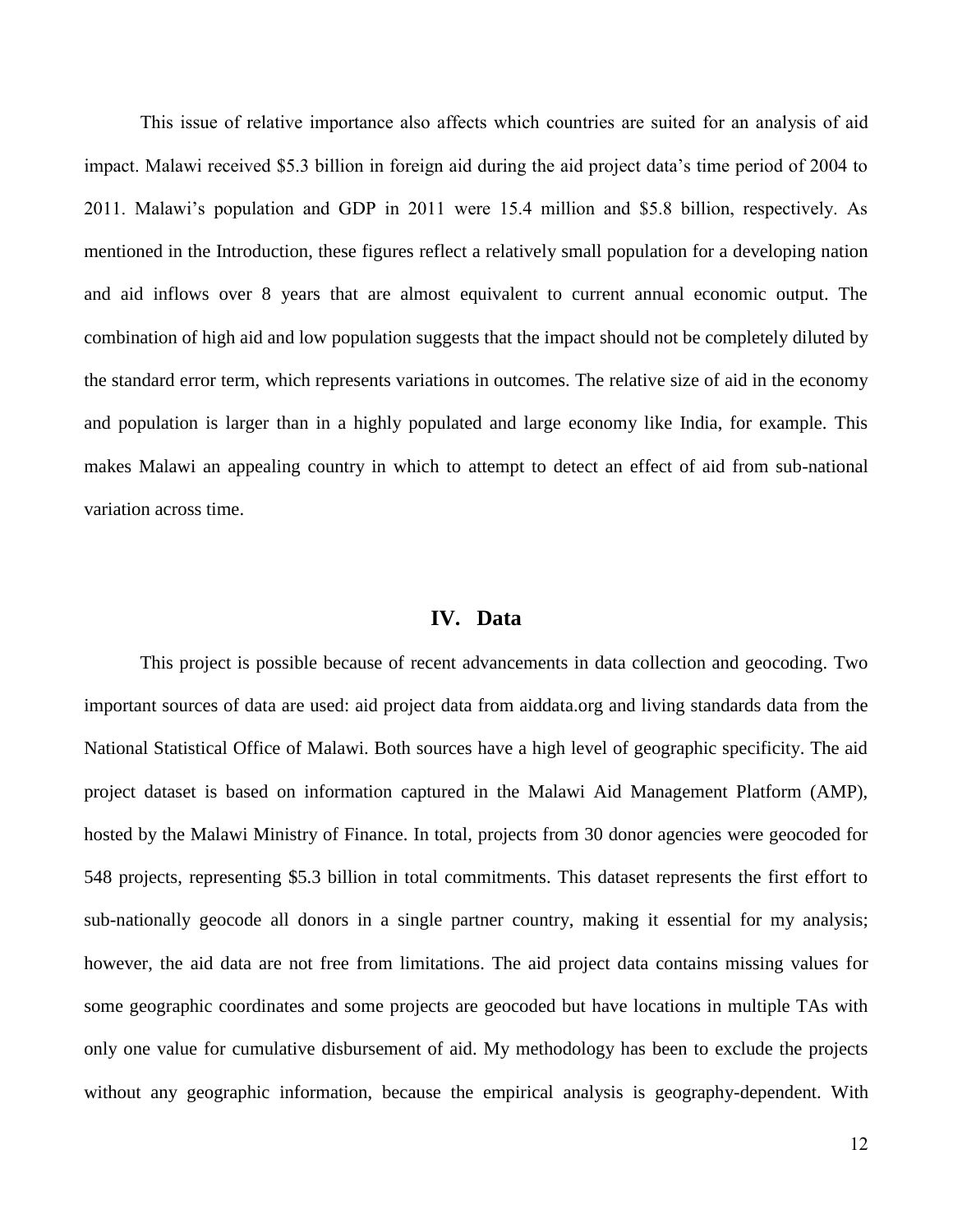regards to the cumulative disbursement figure for projects spanning multiple TAs, I have made an estimate of proportional project allocation by weighting aid project allocation by TA population size. The assumption inherent with this method is that if a project spans two TAs, with one having twice the population as the other, and the data does not give detail about how it is divided, my analysis treats the aid as allocated with two-thirds to the large TA and one-third to the smaller TA because it has one-third of the total project population. Though this assumption is required to continue the analysis, it should not pose any significant problems because there are many TAs that did not receive any aid. That means the analysis is very much driven by a binary presence or absence of aid, and exact allocations among the TAs that received aid are not going to dramatically alter findings.

The living standards data was provided by the National Statistical Office of Malawi and the World Bank. In particular, two rounds of the Living Standards Measurement Survey (LSMS) were used: the  $2<sup>nd</sup>$  Integrated Household Survey (IHS2) from 2004-2005 and the 3<sup>rd</sup> Integrated Household Survey (IHS3) from 2010-2011. The living standards data was already coded by TA boundaries. The survey samples for IHS2 and IHS3 were drawn using a stratified sampling procedure and included 11,280 households and 51,127 individuals and 12,271 households and 59,251 individuals, respectively. The allocation and instrumentation methods are suited for analysis based either on a sample size of 216 TA units using means of the living standards data or using the full data using individuals. The first methodology weights each TA equally whereas the latter gives more empirical importance to TAs with greater living standards observations. Because neither is clearly correct, both representations are provided in the Empirical Specification. Propensity Score Matching methods, however, are only suited for the full data using individuals. Unfortunately, the living standards data does not currently have panel data; the IHS3 has households that will serve as panel data in the future, but presently the IHS series do not allow for direct comparison of individuals. In order to overcome the lack of panel data while still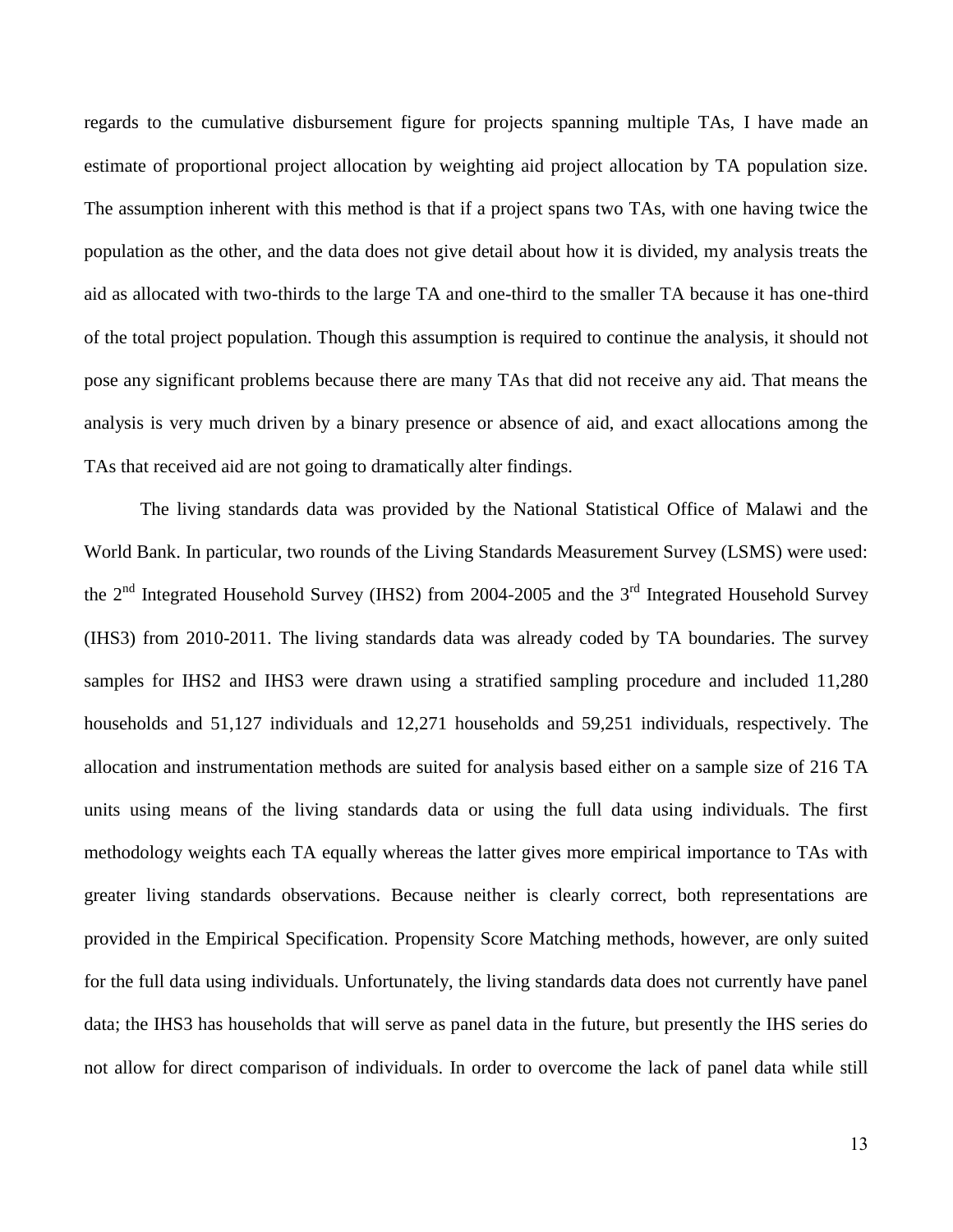comparing outcomes of individuals from different TAs, a "joinby" merge of the data was used. The joinby specification merges individual observations within unique TAs in IHS2 with all other individual observations from the TA in IHS3. This maintains the uncertainty over which households in IHS2 and IHS3 should be merged with each other, while still allowing methods that are based on individual matching methods, such as propensity score matching.

Merging between living standards data and aid data was based on TAs. Aid was segmented by TA region and each household in a particular TA was merged with the aid per capita figures for that TA. Only aid projects implemented after 2004 were included in the merge such that the projects fall between IHS2 and IHS3 data collection. The living standards data was already coded by TA boundary. The aid data, however, had geocodes, so ArcGIS geospatial processing software was used to align aid projects into TA boundaries. In particular, the Spatial Join feature was employed, which uses a GIS map of Malawi to group geocoded aid projects into TA areas. Figure 2 is a visual representation of the Spatial Join between TA area and Health Aid projects. The Spatial Joins provided aid project data by TA, and total aid per TA was calculated and converted to aid per capita. The population and total aid figures based on the above methods are provided in the Appendix of this paper.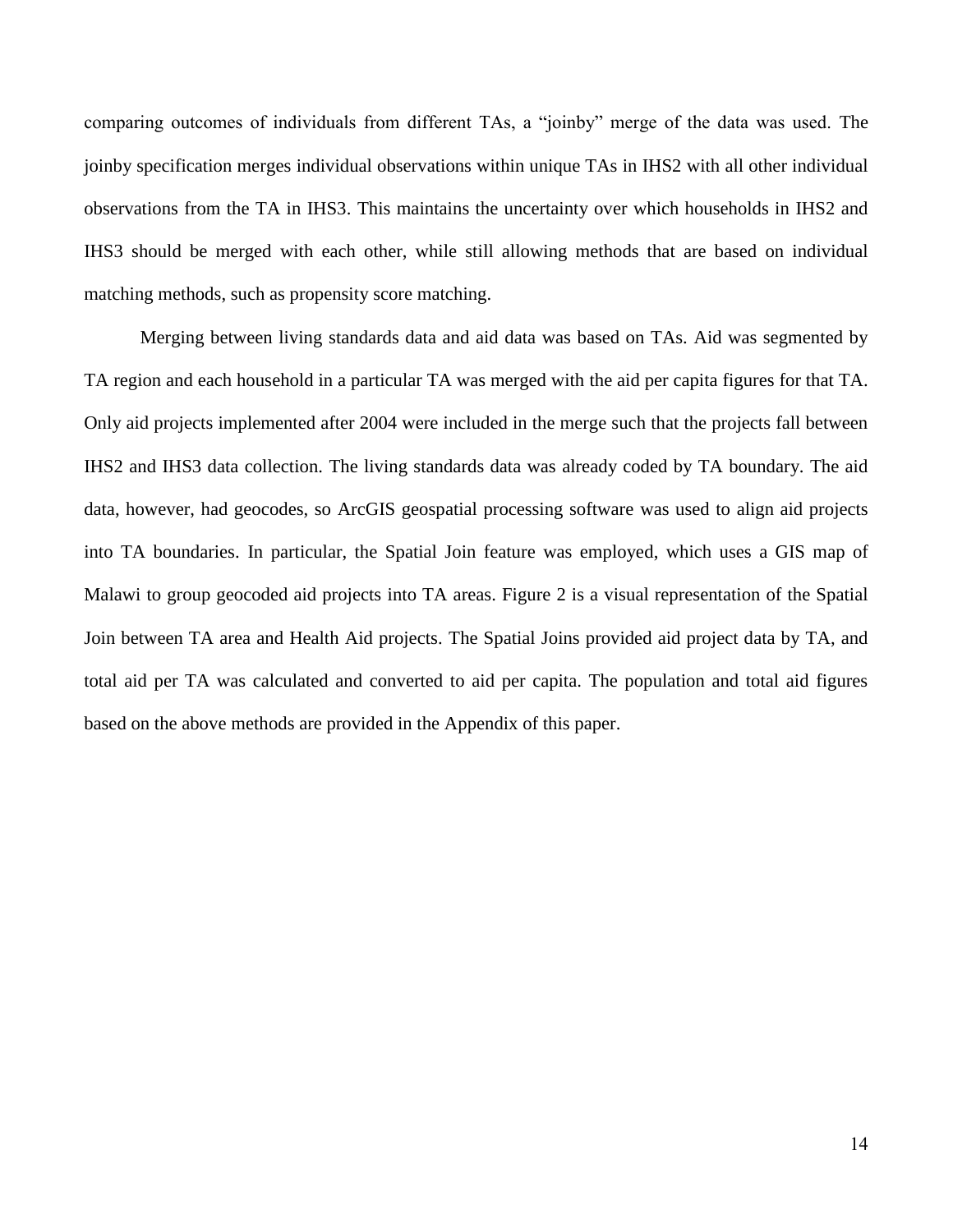

Figure 2 Spatial Join between TA areas and Health Aid Projects

Health Aid (thousands of \$)

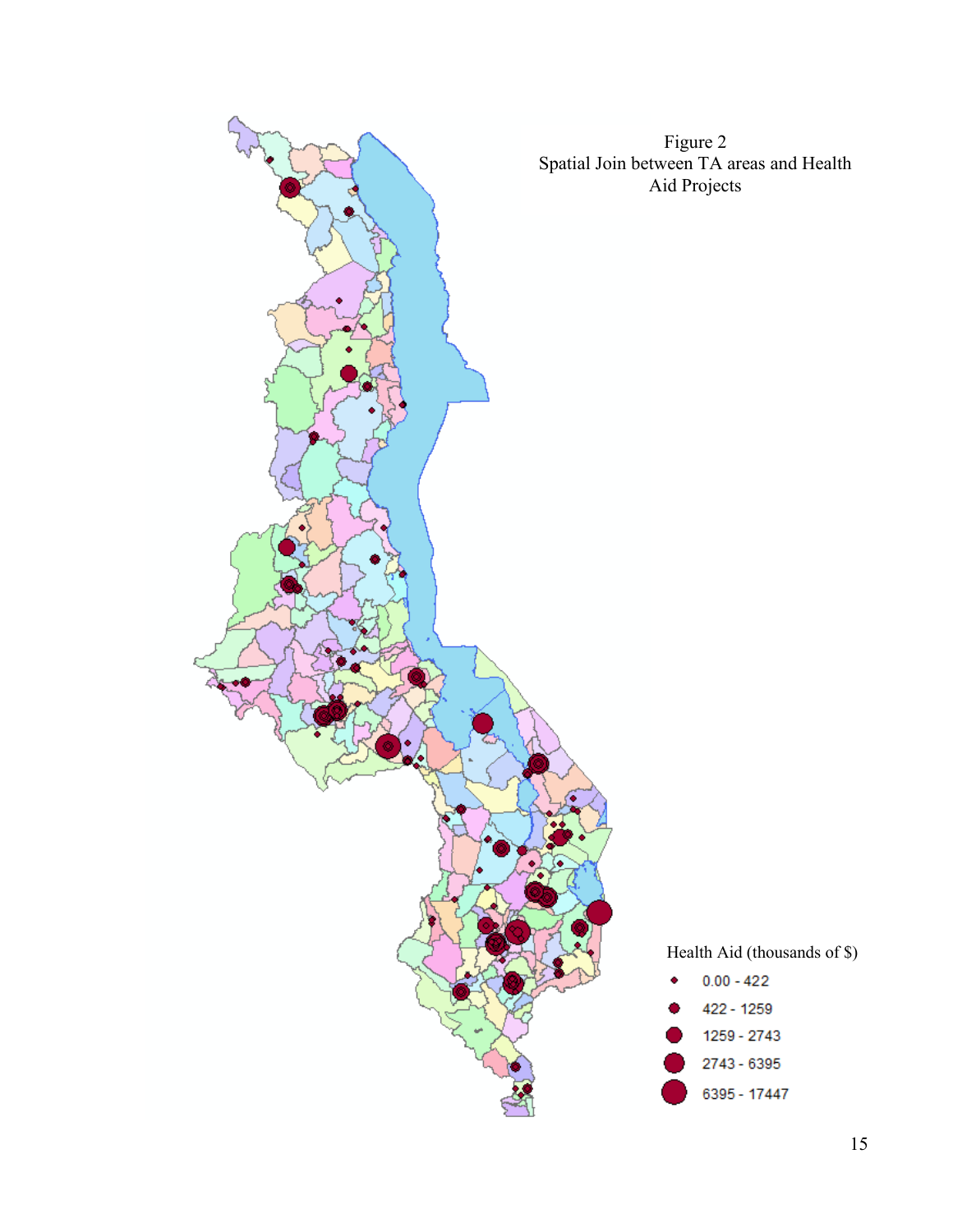### **V. Empirical Specification**

The empirical specification consists of three components. The first constructs allocation models to predict how health aid, water aid, and education aid are allocated between TAs and uses OLS regression techniques. The second category applies the allocation models as first stage regressions within an instrumentation approach to measure the impact of aid types. The third takes an alternative approach of propensity score matching (PSM) to determine aid impact by simulating treatment and control groups of individuals. These three methods and their results will be discussed in detail below. Using both instrumentation and PSM to measure impact serves as a robustness check, because instrumentation methods hinge on instruments that are exogenous to the dependent impact variables whereas PSM bias is actually reduced when the matching characteristics are related to the outcome (Chen, 2). For example, instrumenting Health Aid to find impact on disease severity cannot rely on an instrument like diarrhea incidence, because diarrhea incidence may affect disease severity independently of Health Aid. PSM methods, on the other hand, can successfully incorporate these confounding characteristics, but the limitation is that substantial overlap of the matching characteristics is required between "treatment" and "control" groups. These criteria will be explained in further detail in later sections, but an important note is the complementarity of the instrumentation and PSM methods.

### *Allocation Models*

The allocation models employ standard OLS regression procedures to predict health aid, water aid, and education aid disbursement to different TAs. This allows sub-national estimations to the question of "Who gets aid and why?" and it also provides valuable information for both the instrumentation and PSM approaches to aid impact by delineating covariates that can be used as either instruments or PSM matching attributes. Two sets of allocation models are provided. Table 1 shows the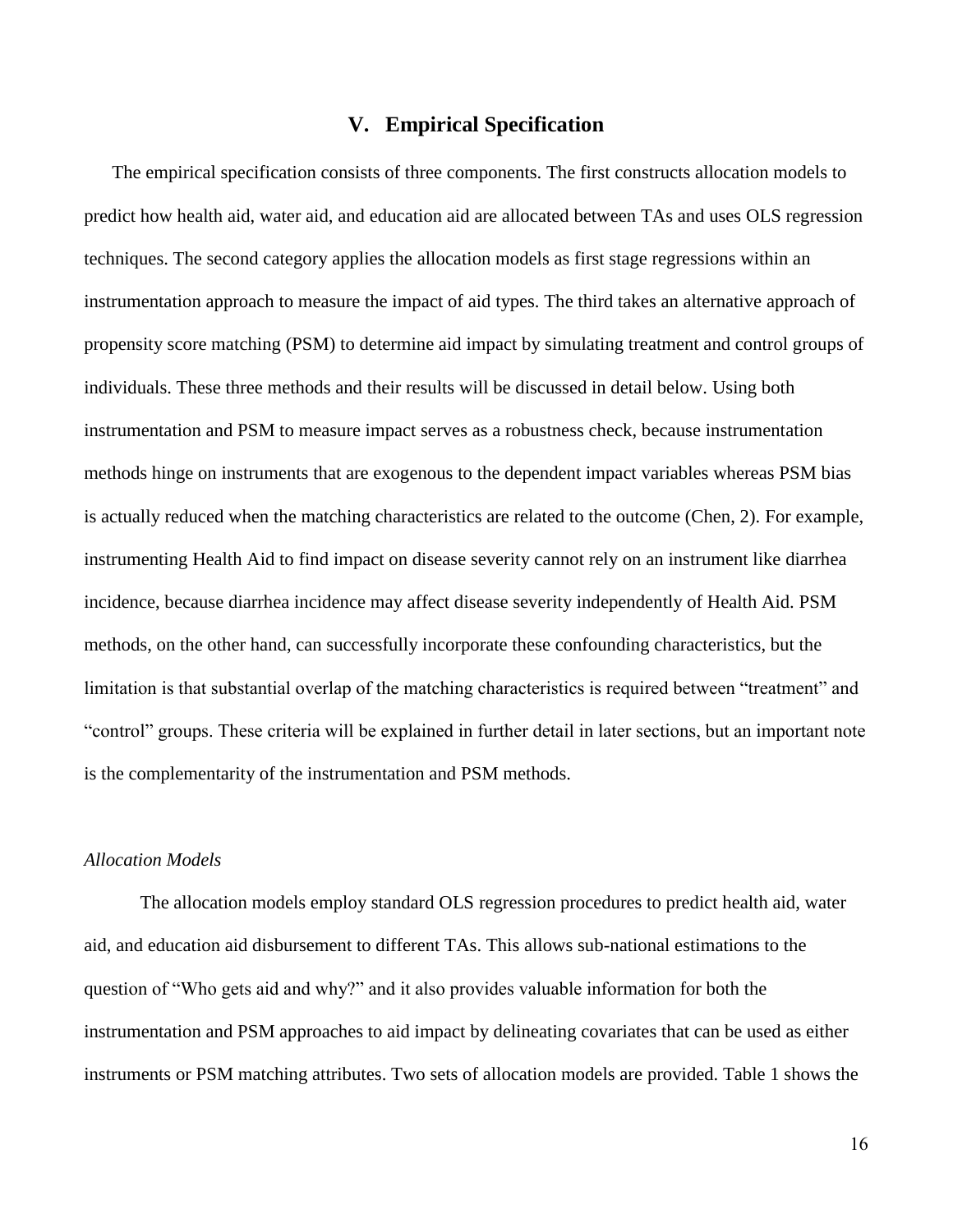three models using the full data of individual observations and Table 2 shows the same models with estimates based on the compressed data such that N=221 because each observation is a single TA. As stated in the Data section, there is not a clear answer to whether the models should favor TAs that have more living standards data available (Table 1) or whether the model should give equal importance to each TA (Table 2).

To interpret Table 1, it is first interesting to compare across the three types of aid. The four nonaid covariates—Diarrhea Incidence, Northern Region, Central Region, and Rural—vary in their signs, magnitudes, and significance levels across the three types of aid. For example, reporting diarrhea illness during the past 2 weeks correlates to 2 fewer health aid dollars per capita, whereas it is associated with about \$1.47 more per capita in education aid. Most surprisingly, the estimate for water aid is the

#### **TABLE 1**

|                       | <b>Health</b> | Water       | <b>Education</b> |
|-----------------------|---------------|-------------|------------------|
| Diarrhea Illness      | $-2.031***$   | 0.823       | $1.466**$        |
|                       | (0.759)       | (0.944)     | (0.685)          |
| Northern Region       | $-13.954***$  | $-2.586***$ | 7.901***         |
|                       | (0.313)       | (0.397)     | (0.286)          |
| <b>Central Region</b> | $-15.170***$  | $2.611***$  | $10.631***$      |
|                       | (0.232)       | (0.301)     | (0.213)          |
| Rural                 | $-28.248***$  | 3.881***    | 4.745***         |
|                       | (0.339)       | (0.449)     | (0.325)          |
| Health Aid            |               | $0.376***$  | $0.588***$       |
|                       |               | (0.005)     | (0.003)          |
| Water Aid             | $0.243***$    |             | $0.066***$       |
|                       | (0.003)       |             | (0.003)          |
| <b>Education Aid</b>  | $0.724***$    | $0.126***$  |                  |
|                       | (0.004)       | (0.006)     |                  |
| Constant              | 39.301***     | $-0.377$    | $-8.071***$      |
|                       | (0.352)       | (0.488)     | (0.352)          |
| R-squared             | 0.6565        | 0.2699      | 0.5567           |

#### **ALLOCATION MODELS USING FULL DATA (N=51,127)**

NOTE: \*\*\* indicates 1% significance; \*\* indicates 5%; \* indicates 10%. Significance is based on one-sided t-statistic.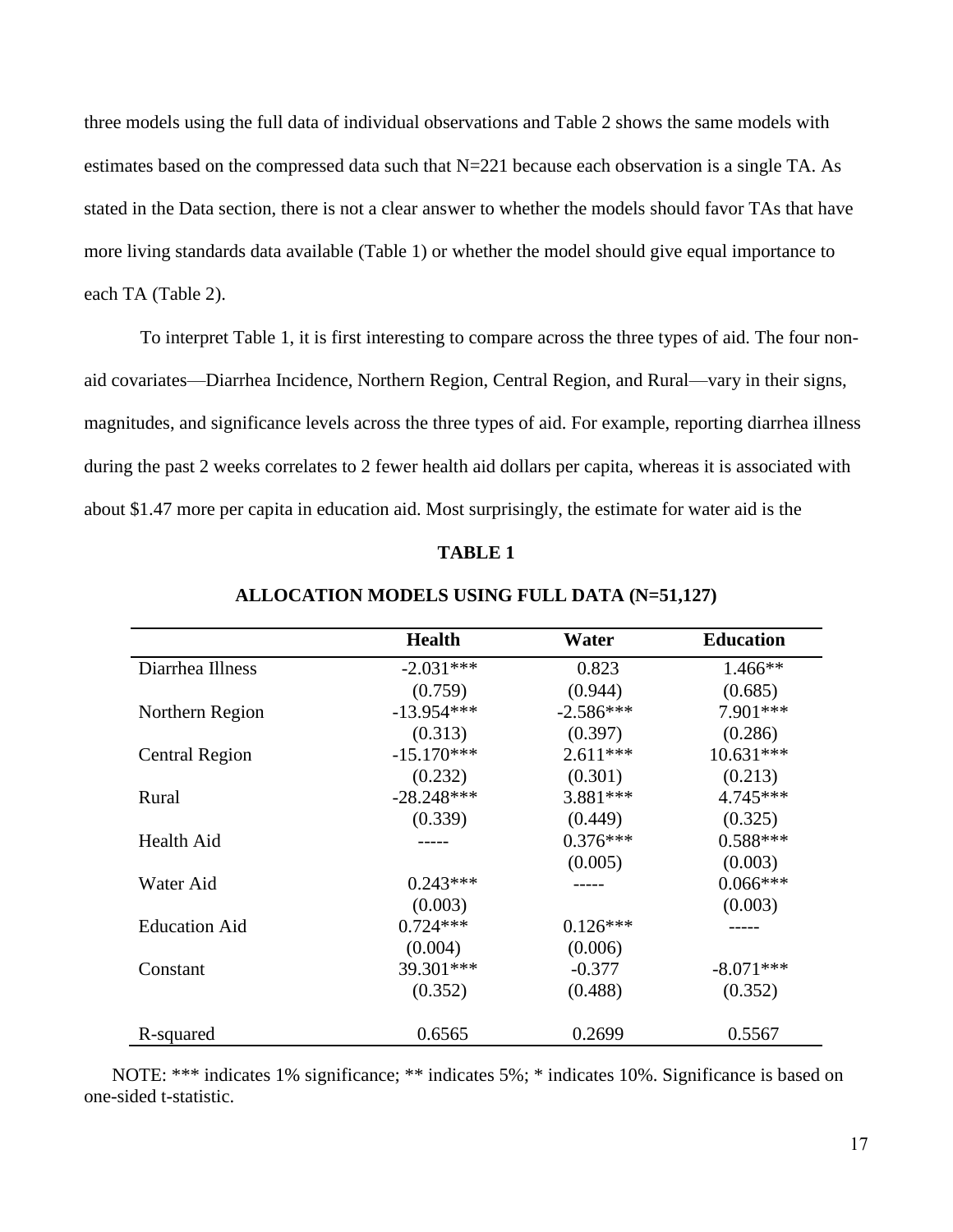insignificant one. This seems problematic given that water aid should be targeting regions where diarrhea illness is frequent.

Regional dummy variables are significant for all aid types in Table 1, but their correlations with aid vary significantly. Southern Malawi is favored for Health Aid by about \$14 per capita compared to both other regions, whereas Central Malawi is favored for Water Aid and Education Aid, where the differences between the highest and lowest receiving regions (holding other covariates constant) is \$4 and \$10, respectively. Being urban leads to \$28 more per capita health aid, whereas rural is favored for water and education, but only by \$4 and \$5, respectively. Aid types are all positively, significantly correlated with one another, which will be discussed after Table 2. Health Aid is the most strongly

|                       | $\alpha$      |            |                  |
|-----------------------|---------------|------------|------------------|
|                       | <b>Health</b> | Water      | <b>Education</b> |
| Diarrhea Incidence    | $-178.088**$  | 3.586      | 143.181**        |
|                       | (89.393)      | (114.409)  | (78.322)         |
| Northern Region       | $-17.961***$  | 5.141      | 9.913**          |
|                       | (5.049)       | (6.580)    | (4.496)          |
| <b>Central Region</b> | $-18.116***$  | 13.331***  | 10.607**         |
|                       | (4.063)       | (5.309)    | (3.645)          |
| Rural                 | $-27.939***$  | 3.262      | 1.850            |
|                       | (4.787)       | (6.535)    | (4.510)          |
| Health Aid            |               | $0.383***$ | $0.558***$       |
|                       |               | (0.083)    | (0.046)          |
| Water Aid             | $0.238***$    |            | $0.101**$        |
|                       | (0.052)       |            | (0.047)          |
| <b>Education Aid</b>  | $0.729***$    | $0.213**$  |                  |
|                       | (0.060)       | (0.098)    |                  |
| Constant              | 43.196***     | $-7.057$   | $-7.790*$        |
|                       | (4.973)       | (7.326)    | (5.038)          |
| R-squared             | 0.6990        | 0.3479     | 0.6024           |

#### **TABLE 2**

# **ALLOCATION MODELS USING COMPRESSED DATA (N=221)**

NOTE: \*\*\* indicates 1% significance; \*\* indicates 5%; \* indicates 10%. Significance is based on one-sided t-statistic.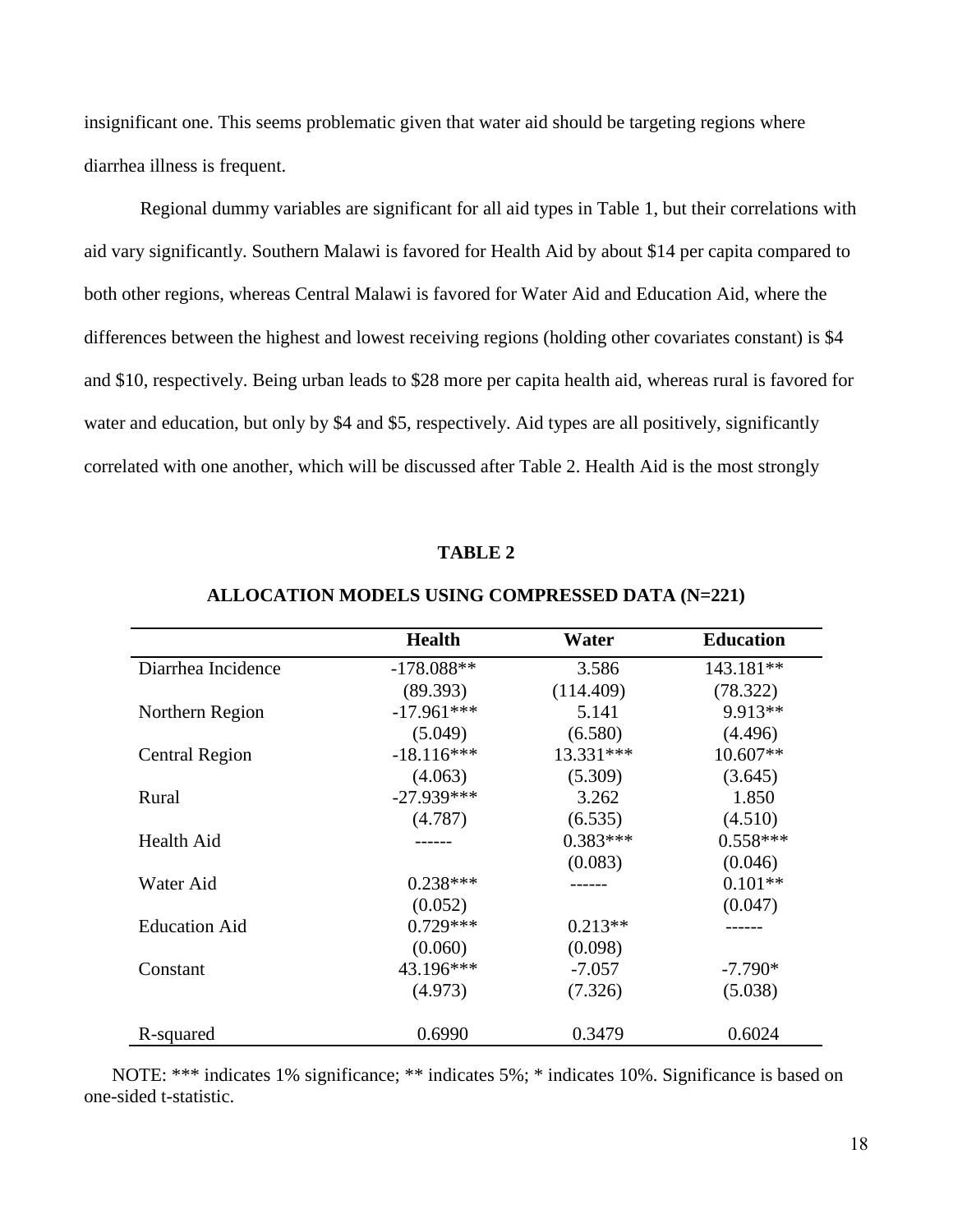predicted model overall, with the highest R-squared and most number of significant variables, and is followed by the model for Education Aid.

Table 2 shows that the compressed model does not alter any signs except for the Northern Region dummy for Water Aid. Health Aid maintains its high overall predictive power and significance on all covariates, whereas Water Aid is no longer significantly predicted by the Northern dummy or the Rural dummy. Education Aid also loses significance on the Rural dummy. The magnitudes on the diarrhea covariate are much larger, but this is because the diarrhea covariate now represents a mean incidence of diarrhea for each TA, so an increase in 1 now represents a much larger notion than in Table 1 where the diarrhea variable is a dummy for each individual's response about whether she has had diarrhea illness in the previous 2 weeks. Again, it is surprising that the diarrhea covariate is insignificant for water aid given that the water projects should be allocated in areas of high water borne illness.

Though the allocation of aid varies greatly depending on the type of aid, all three types of aid are positively predicted by one another. Their correlations are also presented below in Table 3.

#### **TABLE 3**

|           | <b>Health</b> | Water  | <b>Education</b> |
|-----------|---------------|--------|------------------|
| Health    | 1.0000        |        |                  |
| Water     | 0.5080        | 1.0000 |                  |
| Education | 0.7267        | 0.4300 | 1.0000           |

#### **AID CORRELATIONS**

The correlation between health aid and water aid of 0.5080 is particularly important in the analysis because health and water aid may affect similar living standards data, such as diarrhea illness or disease severity. It will therefore be important to control for health or water aid when the other is being tested causally. In the following section, these causal models will be explored further to investigate whether each aid type's impact can be discerned.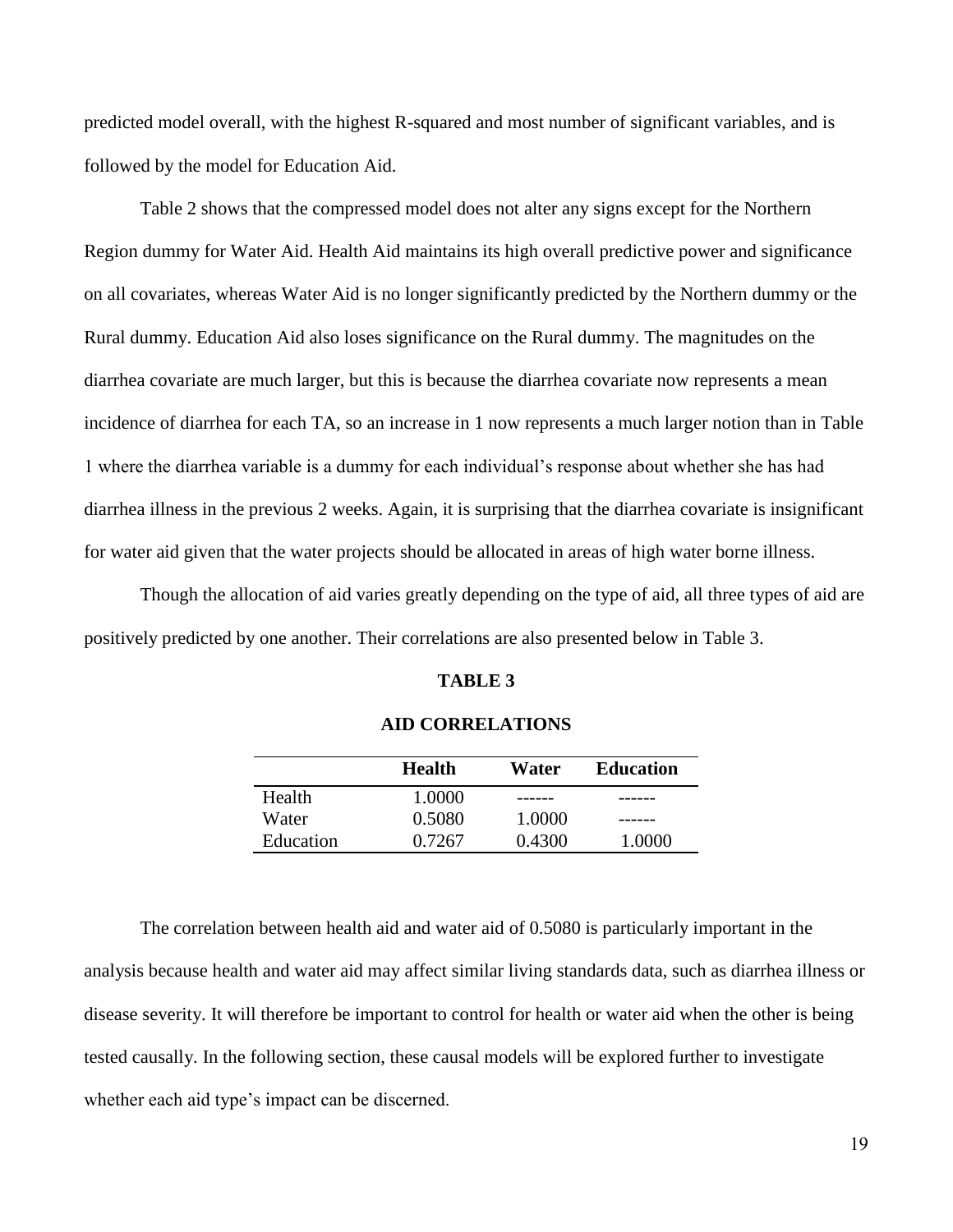### *Impact Models – Instrumentation Methods*

Instrumentation is one method for overcoming the difficulties of endogeneity within the aid impact process. Instrumental variables (IV) techniques hinge on two assumptions: relevance and exclusion. Relevance was tested through standard first stage regressions and exclusion was based on some obvious theoretical knowledge—such as not using a diarrhea variable to measure the change in diarrhea incidence—and passing the overidentification test.

In these models, it is important to control for other types of aid because of the correlations discussed previously, *but the causal estimation can only be applied to the variable that is being instrumented*. For example, in Table 4, water and education are included in the regression because they may have a relationship with the dependent variable, but only health aid is instrumented, so only its coefficient is interpreted causally.

### **TABLE 4**

|                                  | <b>Decreased Disease Severity</b> |
|----------------------------------|-----------------------------------|
| <b>Health Aid (Instrumented)</b> | $0.019***$                        |
|                                  | (0.0009)                          |
| Water Aid                        | $-0.006***$                       |
|                                  | (0.0003)                          |
| Education Aid                    | $-0.002$ ***                      |
|                                  | (0.0006)                          |
| Constant                         | $1.367***$                        |
|                                  | (0.0108)                          |

# **IMPACT OF HEALTH AID – FULL DATA**

NOTE: The rural dummy variable and the Central region dummy variable were instruments for Health Aid. \*\*\* indicates 1% significance; \*\* indicates 5%; \* indicates 10%. Significance is based on onesided t-statistic.

Table 4 shows a positive, significant impact of health aid on decreased disease severity (measured by the number of days spent incapable of working due to illness in the past 2 weeks) using the full data set of all individuals. For an extra per capita dollar of Health Aid, 0.019 fewer days are lost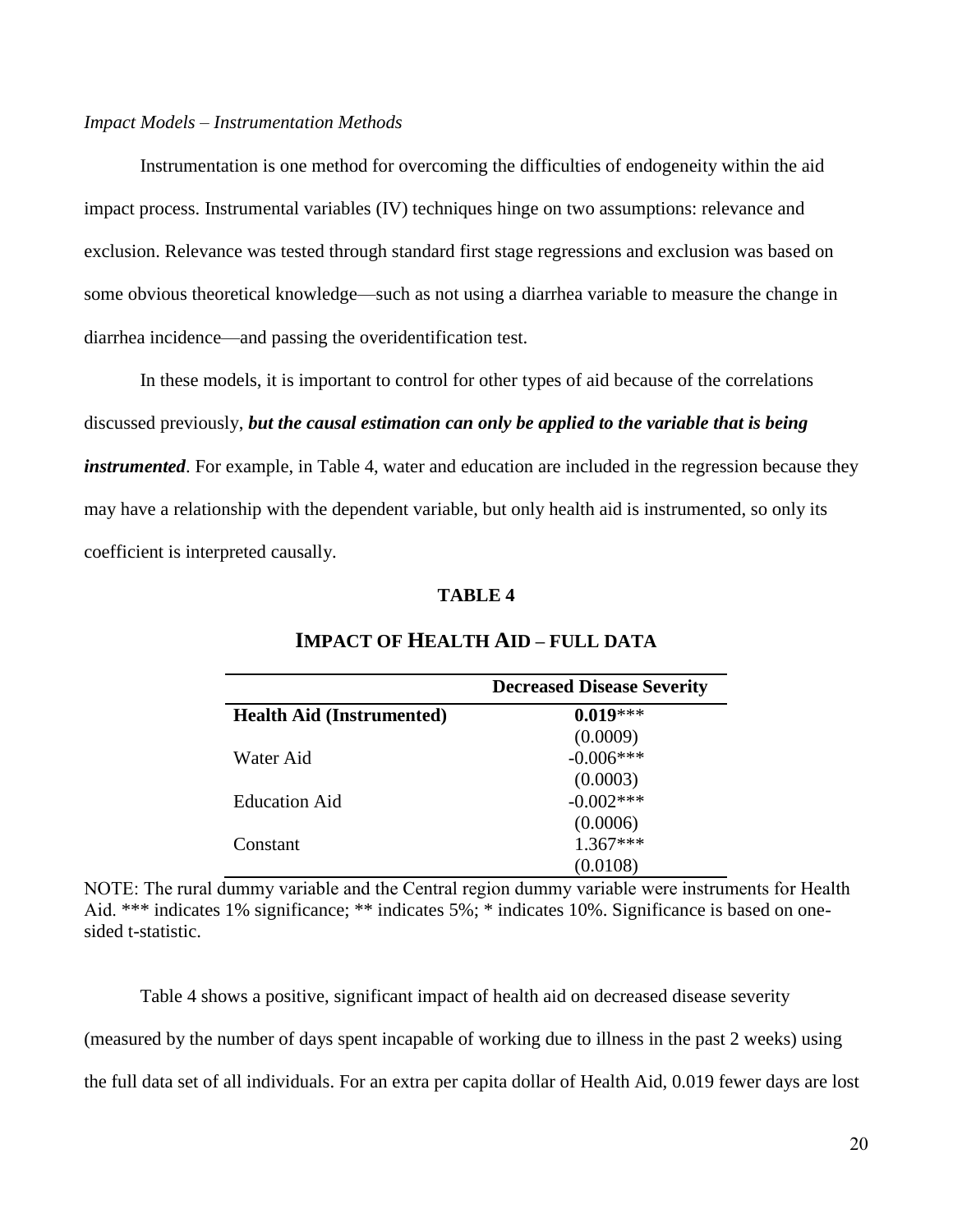due to incapacity. At the average per capita Health Aid allocation of \$9.67, this causes 0.18 fewer days to be lost every 2 weeks, and between the minimum of \$0 and the maximum of \$285 per capita, this causes 5.4 fewer days to be lost every 2 weeks, which may have important economic implications for people who are unable to work due to severe illness. Health aid was instrumented using the rural dummy variable and the Central region dummy variable, which together passed both the first stage relevance test and the overidentification test for exogeneity. Table 5 presents the same regression with the compressed sample size weighting each TA equally. A higher effect of 0.063 was found, but it was less significant. Both regressions substantiate that health aid has a positive impact when investigated on variables that should be targeted by these health projects, such as reducing the number of days spent too ill to work.

#### **TABLE 5**

|                                  | <b>Decreased Disease Severity</b> |
|----------------------------------|-----------------------------------|
| <b>Health Aid (Instrumented)</b> | $0.063*$                          |
|                                  | (0.041)                           |
| Water Aid                        | $-0.022***$                       |
|                                  | (0.009)                           |
| <b>Education Aid</b>             | $-0.025*$                         |
|                                  | (0.019)                           |
| Constant                         | $1.431***$                        |
|                                  | (0.241)                           |

**IMPACT OF HEALTH AID –COMPRESSED DATA**

NOTE: The rural dummy variable and the Central region dummy variable were instruments for Health Aid. \*\*\* indicates 1% significance; \*\* indicates 5%; \* indicates 10%. Significance is based on onesided t-statistic.

Table 6 shows a positive, significant impact of water aid on decreased diarrhea illness (measured by a dummy variable for each individual of whether diarrhea illness was experienced in the past 2 weeks) using the full data set of all individuals. An extra per capita dollar of Water Aid causes a 0.0002 drop in the dummy variable for diarrhea illness. The mean of the diarrhea dummy was only 0.007. In the 2 weeks prior to survey sampling in IHS2, 7 people out of 1000 reported diarrhea illness, and an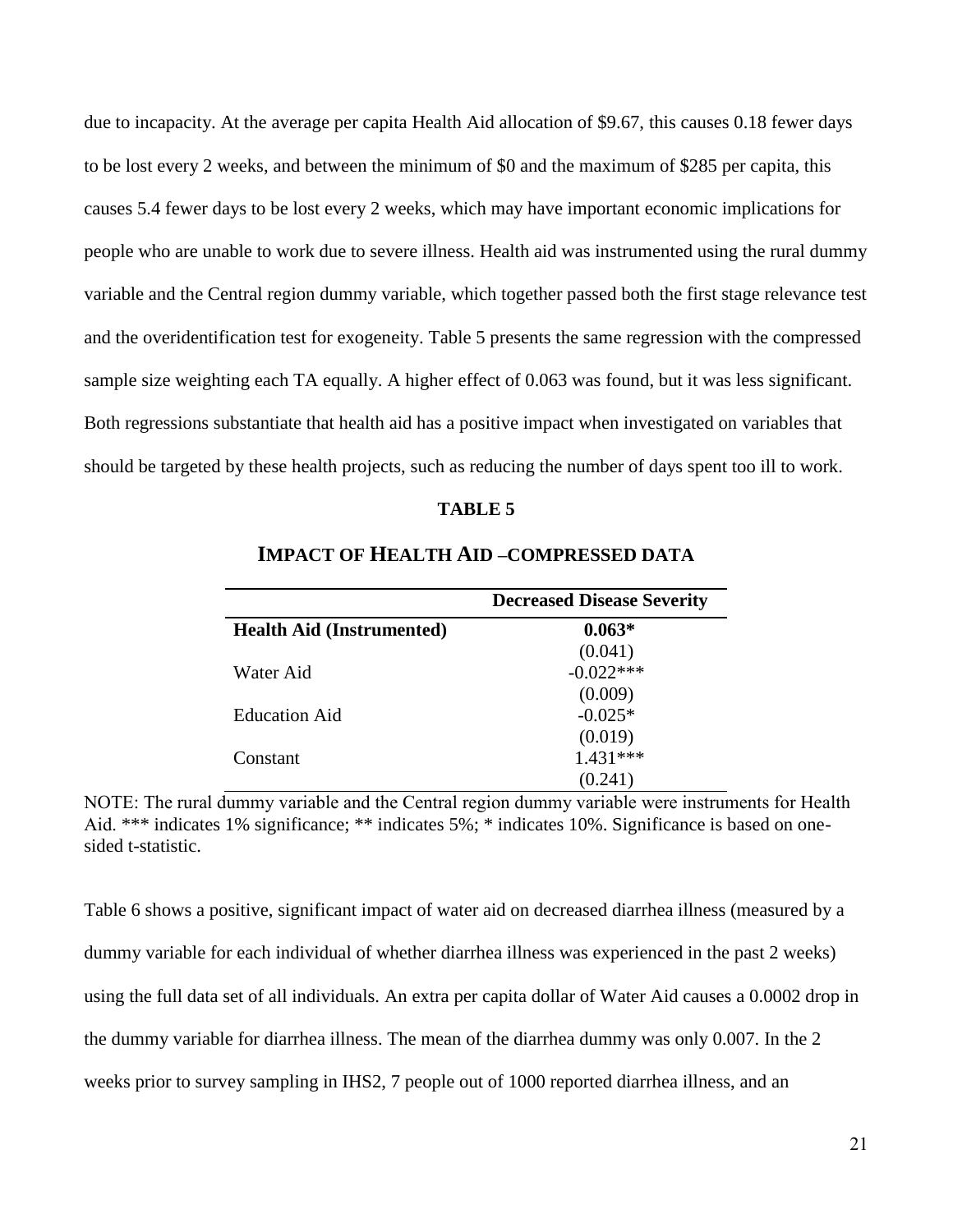# **TABLE 6**

|                                 | <b>Decreased Diarrhea Illness</b> |
|---------------------------------|-----------------------------------|
| <b>Water Aid (Instrumented)</b> | $0.0002***$                       |
|                                 | (0.00002)                         |
| Health Aid                      | $-0.0001$ ***                     |
|                                 | $(9.45e^{-06})$                   |
| Southern                        | $0.0055***$                       |
|                                 | (0.00011)                         |
| Constant                        | $0.0105***$                       |
|                                 | (0.00009)                         |

# **IMPACT OF WATER AID – FULL DATA**

NOTE: The rural dummy variable and Education Aid were instruments for Water Aid. \*\*\* indicates 1% significance; \*\* indicates 5%; \* indicates 10%. Significance is based on one-sided t-statistic.

additional dollar of per capita aid in a certain TA reduces that figure to 5 people out of 1000. Water aid was instrumented using the rural dummy variable and the Education Aid per capita, which together passed both the first stage relevance test and the overidentification test for exogeneity. Table 7 presents the same regression with the compressed sample size weighting each TA equally. A higher effect of 0.0004 was found, but it was insignificant with a one sided p-value of 0.12. However, given the first regression and the near-significance of the second, the IV methods provide evidence that water aid has a

# **TABLE 7**

# **IMPACT OF WATER AID – COMPRESSED DATA**

|                                 | <b>Decreased Diarrhea Illness</b> |
|---------------------------------|-----------------------------------|
| <b>Water Aid (Instrumented)</b> | 0.00040                           |
|                                 | (0.00033)                         |
| Health Aid                      | $-0.00023*$                       |
|                                 | (0.00017)                         |
| <b>Southern</b>                 | $0.01153**$                       |
|                                 | (0.00554)                         |
| Constant                        | 0.00588**                         |
|                                 | (0.00354)                         |

NOTE: The rural dummy variable and Education Aid were instruments for Water Aid. \*\*\* indicates 1% significance; \*\* indicates 5%; \* indicates 10%. Significance is based on one-sided t-statistic.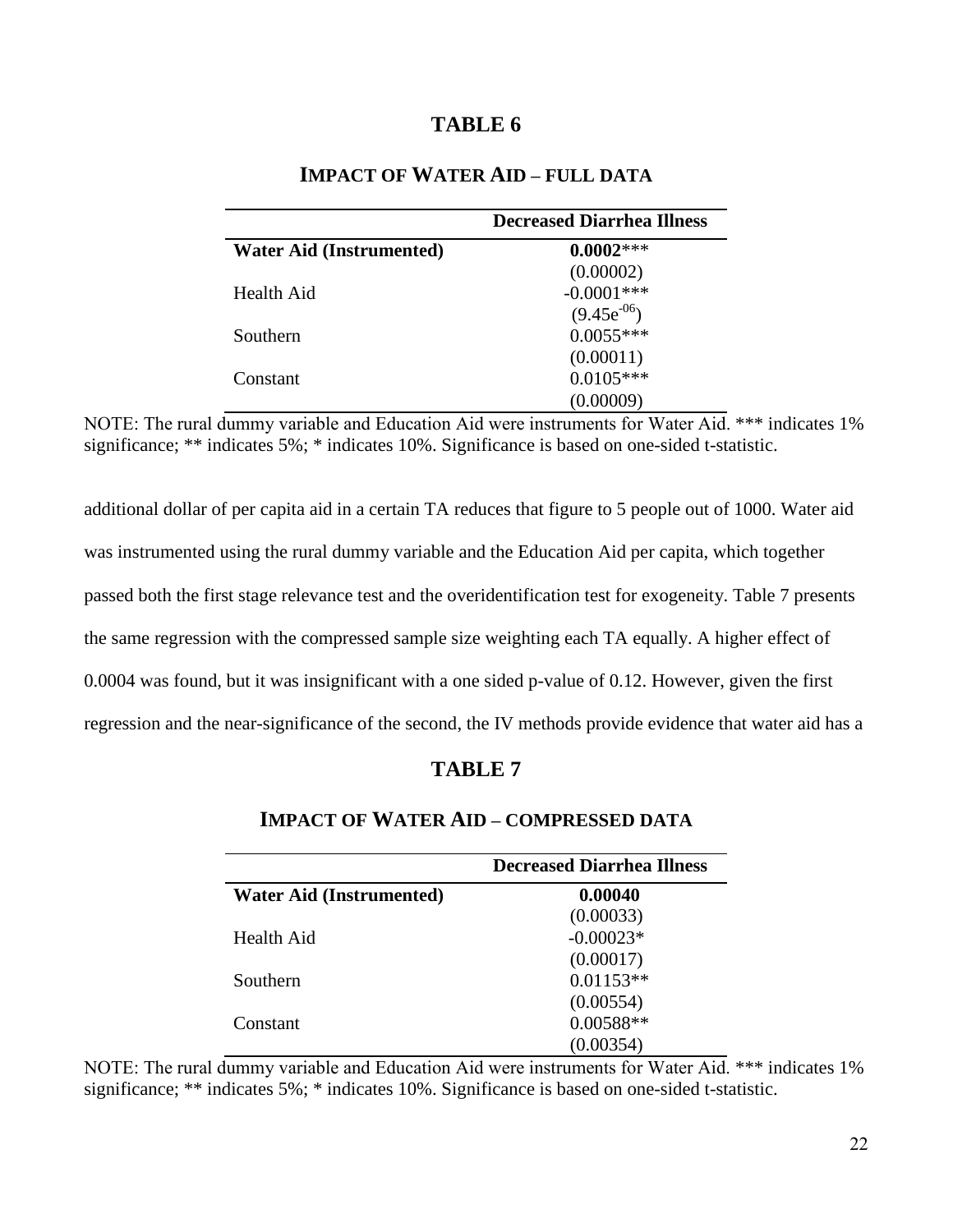positive impact when investigated on variables that should be targeted by these water projects, such as reducing the number of diarrhea incidents.

Unfortunately, despite high relevance, none of the covariates could pass the overidentification tests for Education Aid. This suggests that issues of geography and development are linked importantly to educational enrollment, so further research is required to find appropriate instruments for education. However, due to the differing assumptions of PSM methods, the impact of Education Aid will be explored in the next section.

#### *Impact Models –Propensity Score Matching Methods*

Propensity Score Matching is a separate method for assessing causality within observational data. Because its assumptions are modeled differently than those for IV, these PSM tests serve as robustness checks for the IV method. In Propensity Score Matching, confounding characteristics that both affect aid allocation and living outcomes are used as matching characteristics between individuals who receive aid and those who do not. These matching characteristics are converted to a Propensity Score for each individual and "treated" individuals are compared to "untreated" individuals with the nearest Propensity Score. Because PSM is a method for treatment and control groups, aid was converted to a dummy variable where Health Aid=1 if any health aid was received and Health Aid=0 if none was received. The same specification was used for Water Aid and Education Aid. Therefore these estimates will not be directly comparable to the IV estimates, but the signs of impact should be consistent.

An important requirement for PSM is that the treatment and control groups' matching attributes need to contain significant overlap, yet these matching attributes still need to predict the treatment condition. The first step is therefore to find a specification of matching attributes that both predicts aid allocation and is somewhat balanced between individuals who have both received and not received aid.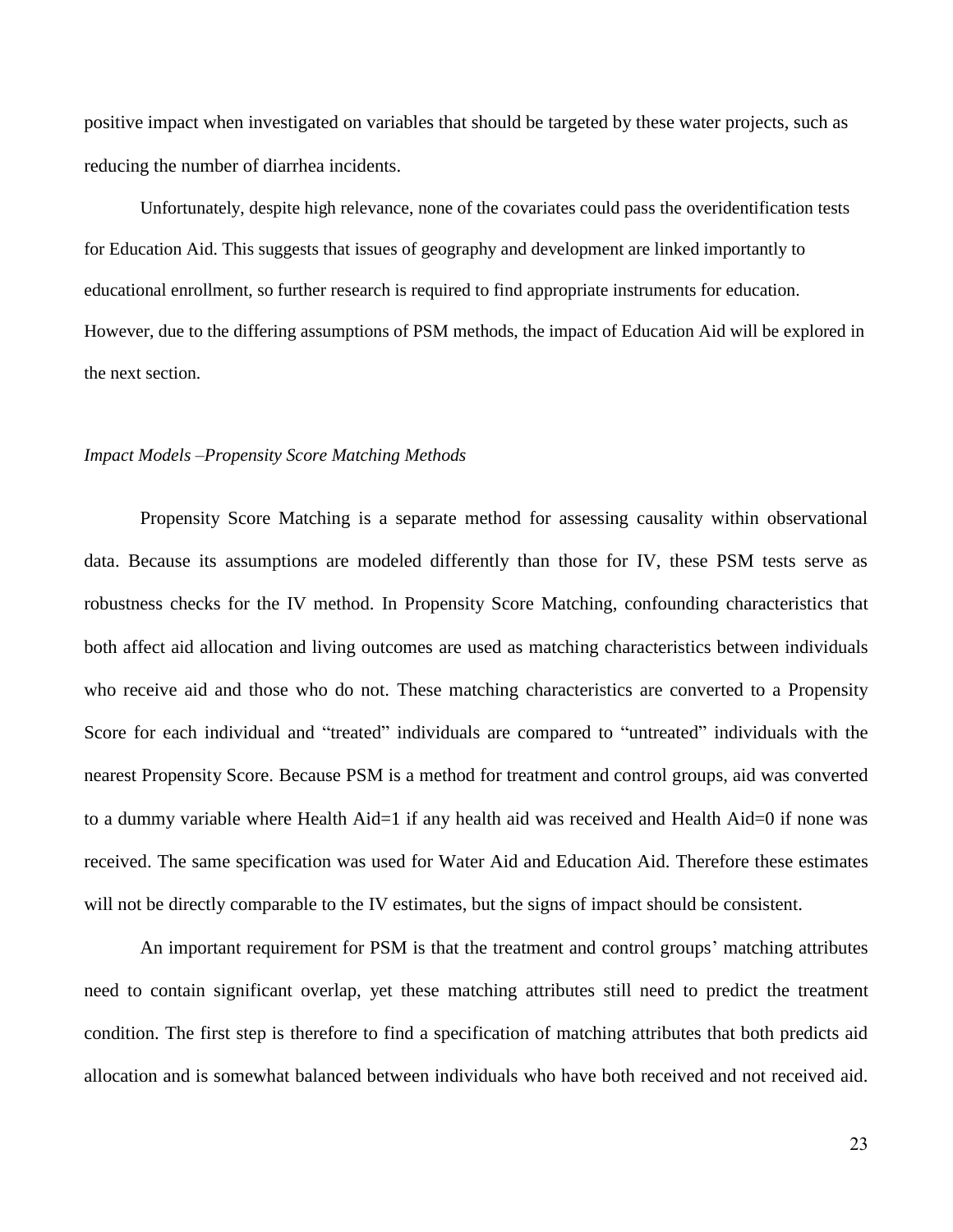Table 8 shows the Probit regression for matching characteristics that fulfilled the balancing property. Water Aid, Education Aid, and Diarrhea Illness are all significant at  $p<0.01$  in the Probit regression. It is especially important to include Education Aid because of the possibility that Water Aid may affect decreased disease severity, which is the dependent variable for health aid impact.

**TABLE 8 HEALTH AID PROBIT REGRESSION OF BALANCING COVARIATES**

|                      | <b>Probit</b> |
|----------------------|---------------|
| Water Aid            | $0.0103***$   |
|                      | (0.0004)      |
| <b>Education Aid</b> | $0.1003***$   |
|                      | (0.0023)      |
| Diarrhea             | $0.1791***$   |
|                      | (0.0309)      |
| Constant             | 1.3317***     |
|                      | (0.0055)      |

NOTE: To fulfill the balancing property and due to computing size, individuals who had both no health aid and no water aid were not included. \*\*\* indicates 1% significance; \*\* indicates 5%; \* indicates 10%. Significance is based on one-sided t-statistic.

Once the balancing property is satisfied, each treated individual is matched to an untreated individual while minimizing the differences in Propensity Scores between matched individuals. This is referred to as "Nearest Neighbor Matching," where "Neighbor" refers to individuals with very similar Propensity Scores. In the case of Health Aid, individuals with similar Water Aid, Education Aid, and Diarrhea Illness but different allocations of Health Aid are matched with each other to find the average treatment effect. Table 9 presents the results of the PSM for Health Aid treatment on decreased disease severity, the reduction in days in the past 2 weeks spent unable to work, due to disease. Whereas the IV estimates signified a marginal effect per dollar of per capita aid, the PSM estimates need to be interpreted as the average effect of aid for those who received it compared to those who did not. The Table 9 estimate therefore represents Health Aid, on average, causing 3.4 fewer days lost every 2 weeks due to illness. The distribution of health aid per capita is skewed right, so it is not useful to interpret this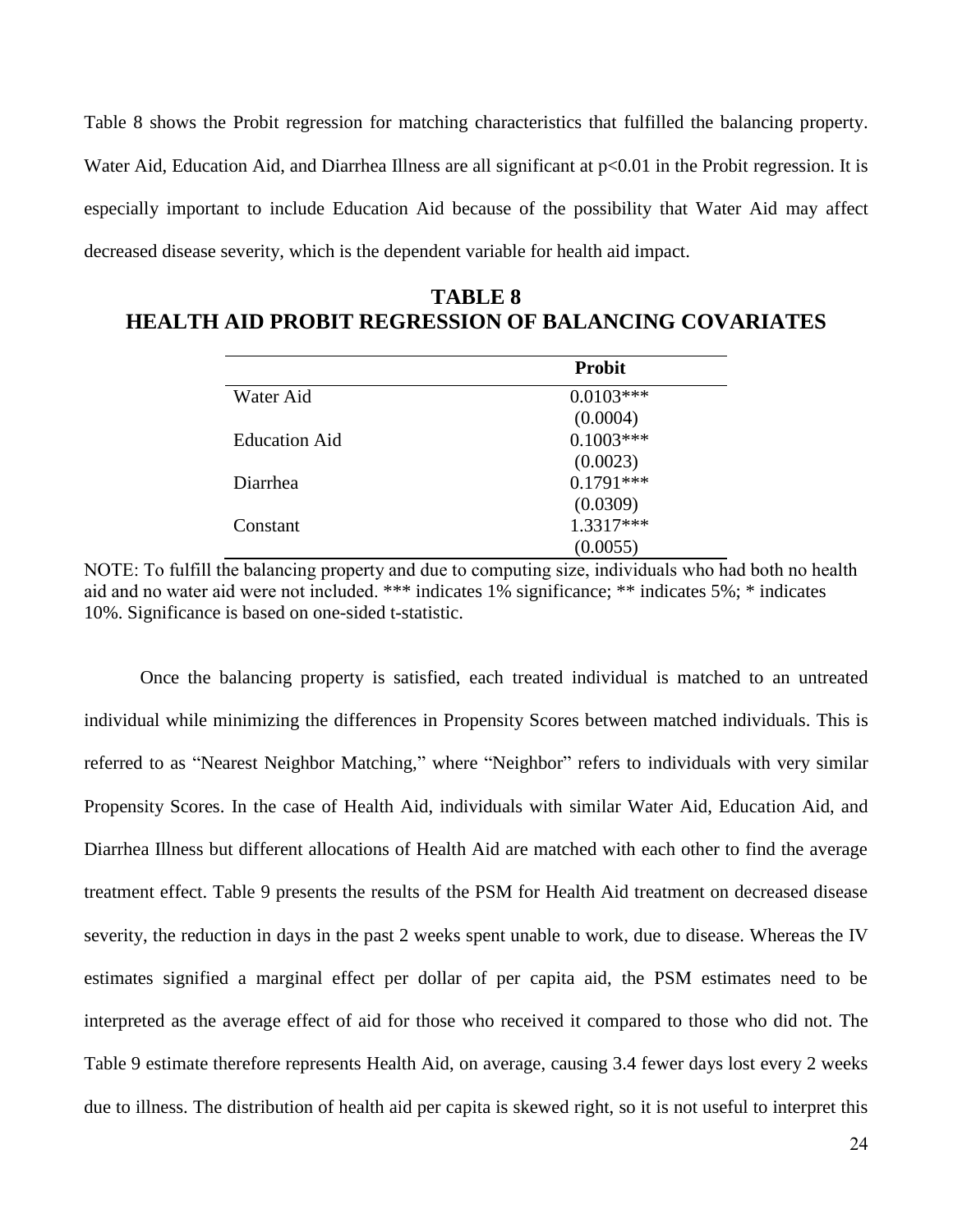estimate at the mean of health aid. However, given that the average effect is being skewed by individuals who receive the maximum amount of health aid per capita (\$285), the PSM estimate seems consistent with the IV interpretation at the maximum health aid per capita, which was 5.4 days.

# **TABLE 9**

|            | <b>Decreased Disease Severity</b> |
|------------|-----------------------------------|
| Health Aid | $3.363***$                        |
|            | (0.121)                           |

#### **IMPACT OF HEALTH AID**

**NOTE: Health Aid was a dummy variable.** \*\*\* indicates 1% significance; \*\* indicates 5%; \* indicates 10%. Significance is based on one-sided t-statistic.

For the PSM on Water Aid, where Water Aid is a dummy variable representing whether someone's TA received any Water Aid, the balancing property and relevance of covariates were achieved using Health Aid, Education Aid, and the Southern regional dummy. As before, it was imperative to include Health Aid because of its confounding effect on the dependent variable of reductions in Diarrhea Illness. Table 10 presents the Probit regression for the successful matching

# **TABLE 10**

# **WATER AID PROBIT REGRESSION OF BALANCING COVARIATES**

|                      | <b>Probit</b> |
|----------------------|---------------|
| Health Aid           | $0.0454***$   |
|                      | (0.0022)      |
| <b>Education Aid</b> | $0.0038***$   |
|                      | (0.0012)      |
| Southern             | $1.1217***$   |
|                      | (0.0612)      |
| Constant             | $-2.4956***$  |
|                      | (0.0402)      |

NOTE: Based on a random sample of 10,000 observations due to software computing size. \*\*\* indicates 1% significance; \*\* indicates 5%; \* indicates 10%. Significance is based on one-sided t-statistic.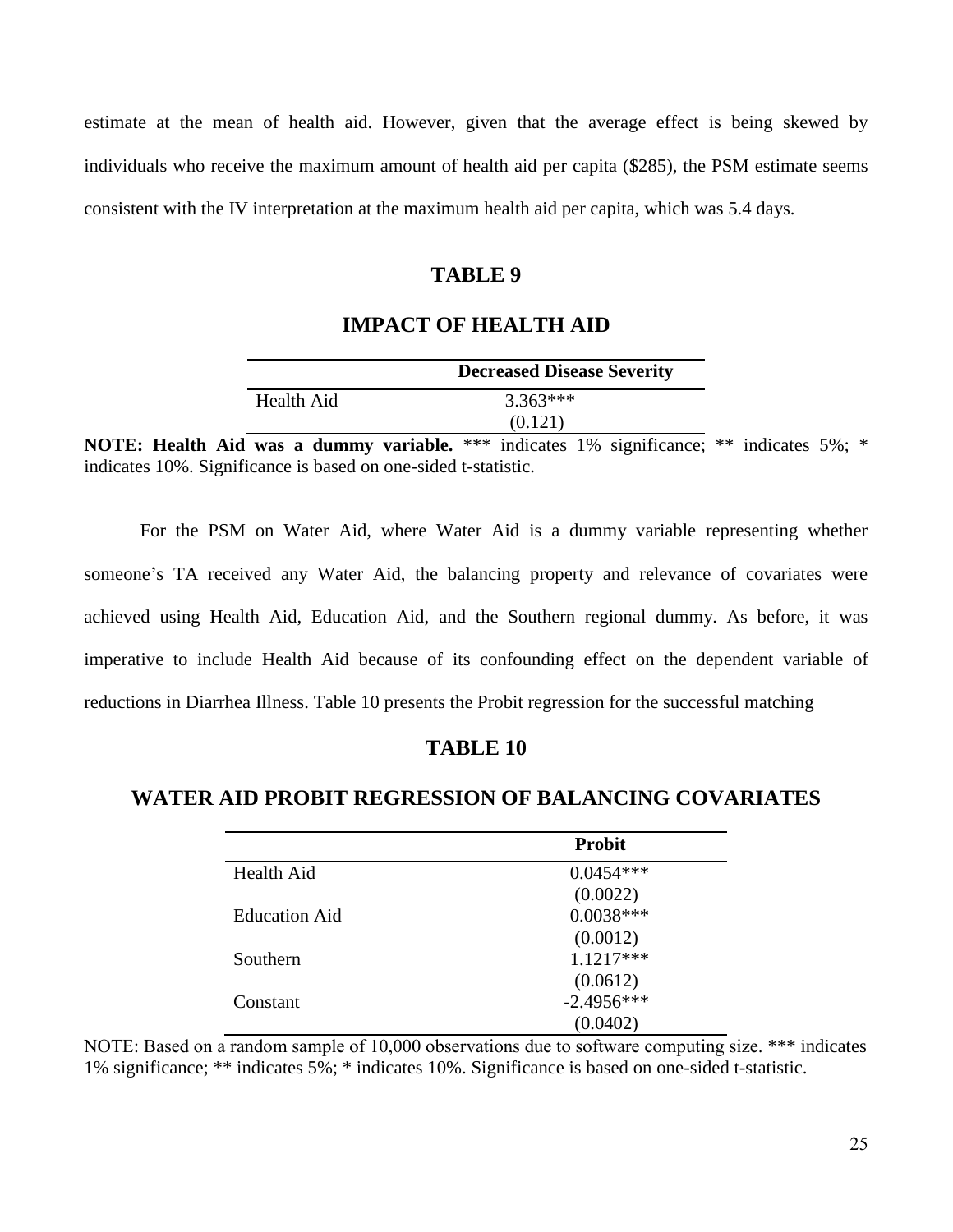characteristics, which were all significant at  $p<0.01$ . After matching Propensity Scores between the treatment and control groups, the estimate for impact was obtained, shown in Table 11. Again, this represents the average treatment effect for receiving water aid, rather than the marginal effect per dollar as in the IV. The average effect of receiving water aid is a decrease of 0.046 in diarrhea occurrence over 2 weeks and is significant at  $p<0.05$ . Though this low estimate may raise concerns about economic significance, it is important to note that diarrhea illness in general was not highly reported. Of the 51,127 individuals interviewed in IHS2, only 352 reported diarrhea illness in the past 2 weeks, which corresponds with a mean value for the dummy variable of 0.007. Therefore, the improvement in water aid receiving TAs of 0.046 is economically very high. It either represents an overestimate or signifies that non-treated regions may have declined in their diarrhea incidences while treated regions concurrently improved. As with Health Aid, another reason for such a high PSM estimate is the right skewed distribution of Water Aid per capita allocations. At the maximum Water Aid of \$322, the IV estimate for impact is 0.129, which contextualizes that the PSM estimate may actually be consistent with the IV and not be an overestimate.

# **TABLE 11**

|           | <b>Decreased Diarrhea Illness</b> |
|-----------|-----------------------------------|
| Water Aid | $0.046**$                         |
|           |                                   |

# **IMPACT OF WATER AID**

**NOTE: Water Aid was a dummy variable.** \*\*\* indicates 1% significance; \*\* indicates 5%; \* indicates 10%. Significance is based on one-sided t-statistic.

Education Aid's impact could not be estimated in the IV model due to no instruments passing the overidentification tests for exogeneity. However, PSM methods can be applied to endogenous matching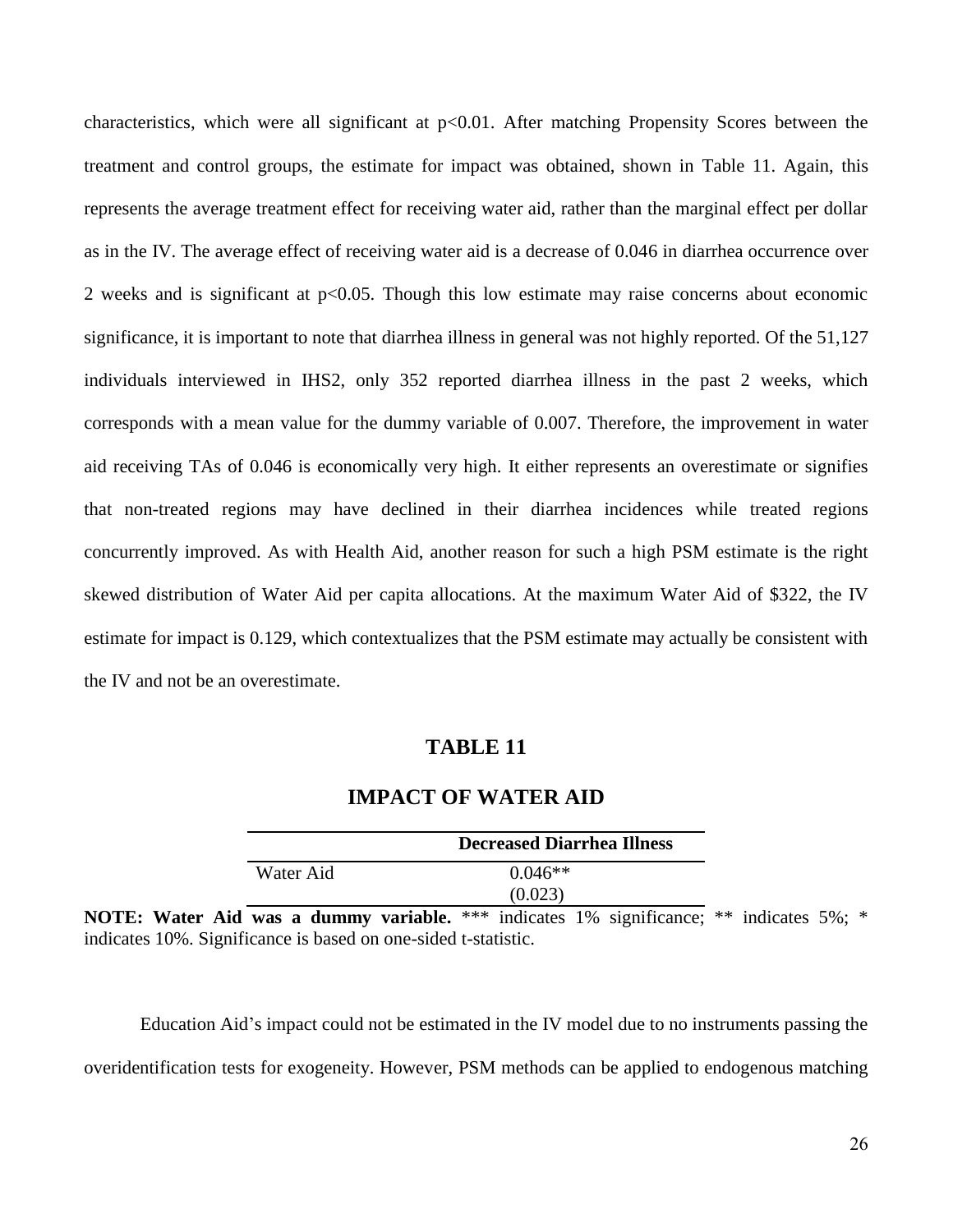characteristics. In fact PSM bias is actually reduced when the matching characteristics are related to the outcome (Chen, 2). Table 12 presents the Probit regression for Education Aid in which Water Aid and Health Aid were used as the endogenous matching attributes. They are both significant at p<0.01 and the balancing property was satisfied.

# **TABLE 12**

# **EDUCATION AID PROBIT REGRESSION OF BALANCING COVARIATES**

|            | <b>Probit</b> |
|------------|---------------|
| Water Aid  | $0.0066***$   |
|            | (0.0004)      |
| Health Aid | $0.0804***$   |
|            | (0.0012)      |
| Constant   | $-1.844***$   |
|            | (0.0203)      |

NOTE: Based on a random sample of 20,000 observations due to software computing size. \*\*\* indicates 1% significance; \*\* indicates 5%; \* indicates 10%. Significance is based on one-sided t-statistic.

Finally, the impact of Education Aid was estimated on Increased School Attendance, where School Attendance was measured by a dummy variable of whether or not the individual had ever attended school. In that sense, "School Attendance" is a misleading variable name because it actually represents attending school at some point and does not necessarily measure current school attendance. It is however still a very useful measure because it measures differences in TAs that have had exposure to schooling environments and those that lack substantial facilities or where economic pressure prevents schooling. Table 13 presents the result of the Propensity Score Match and finds a positive impact of Education Aid on exposure to schooling and is significant at  $p<0.10$ . Though there is no IV estimate to check for the robustness of this estimate, the PSM results alone suggest that receiving Education Aid caused an average treatment effect of 6 extra people per 100 receiving exposure to school. If this is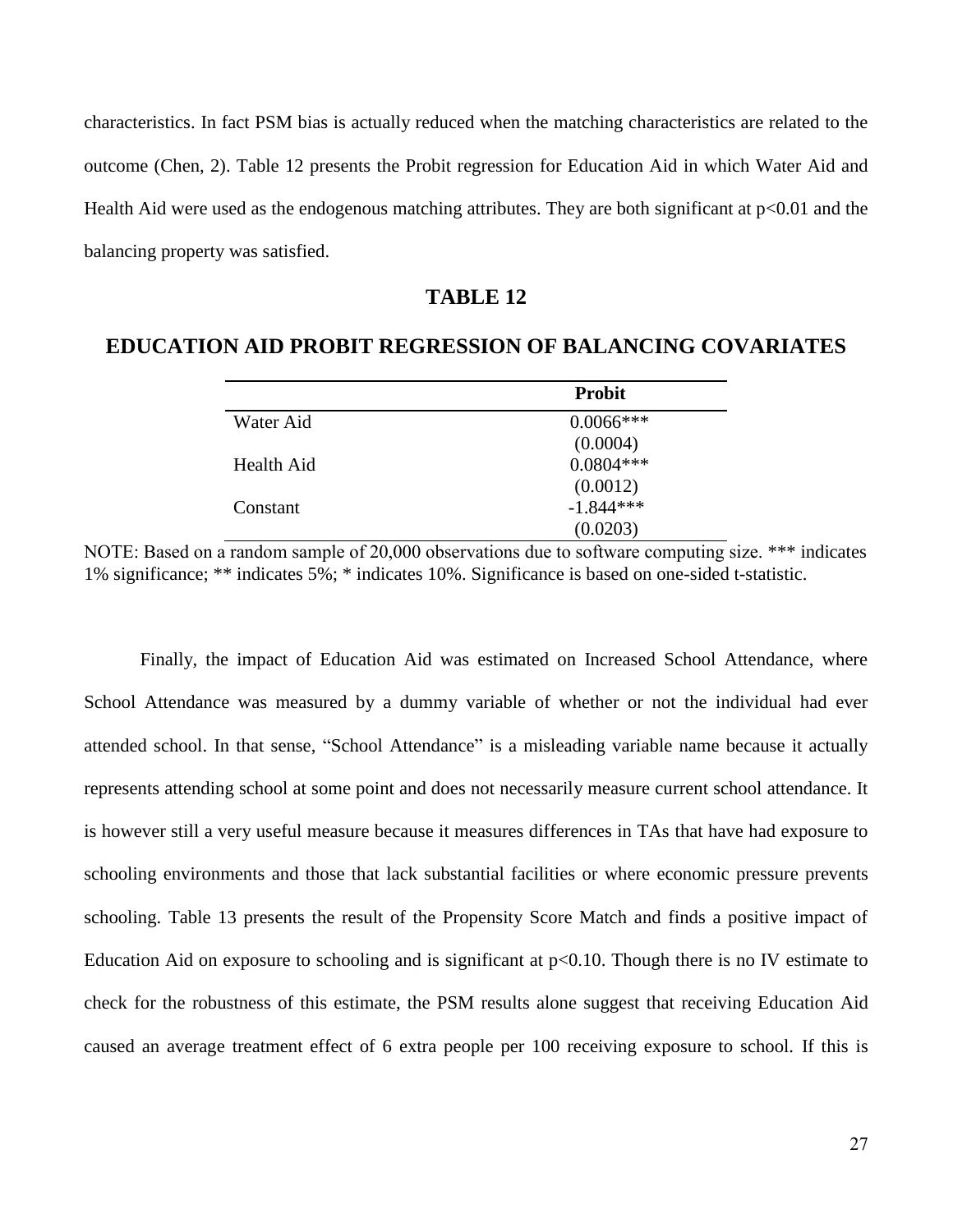representative of the actual effect of education aid, it may suggest an important economic significance through more people gaining access to literacy and growth of human capital.

# **TABLE 13**

|               | <b>Increased School Attendance</b> |
|---------------|------------------------------------|
| Education Aid | $0.061*$                           |
|               | (0.039)                            |

**IMPACT OF EDUCATION AID**

**NOTE: Education Aid was a dummy variable.** \*\*\* indicates 1% significance; \*\* indicates 5%; \* indicates 10%. Significance is based on one-sided t-statistic.

Overall there is no major discrepancy between the IV and PSM estimates. All three aid types are found to have positive effects on variables that should be targeted by aid projects, with Health Aid and Water Aid substantiated by both IV and PSM methods. These results suggest that aid plays a useful role in Malawi and that the effect is great enough to be detected despite the unknown variable of corruption and despite countrywide variation that may inflate standard errors. The policy implications of these results are described in the following Conclusion section.

### **VI. Conclusion**

Through a sub-national analysis of Malawi, we found that aid allocation models vary greatly across type of aid. Evidence of positive causal relationships between aid and living standards was found. In particular, Health Aid reduces disease severity, Water Aid reduces diarrhea illness, and Education Aid increases school exposure. These rather obvious seeming statements reveal one of the important aspects of the methodology used here: if the impact of aid is being investigated, the living standards variables most targeted by aid projects are the ones that should be modeled. Greater data availability can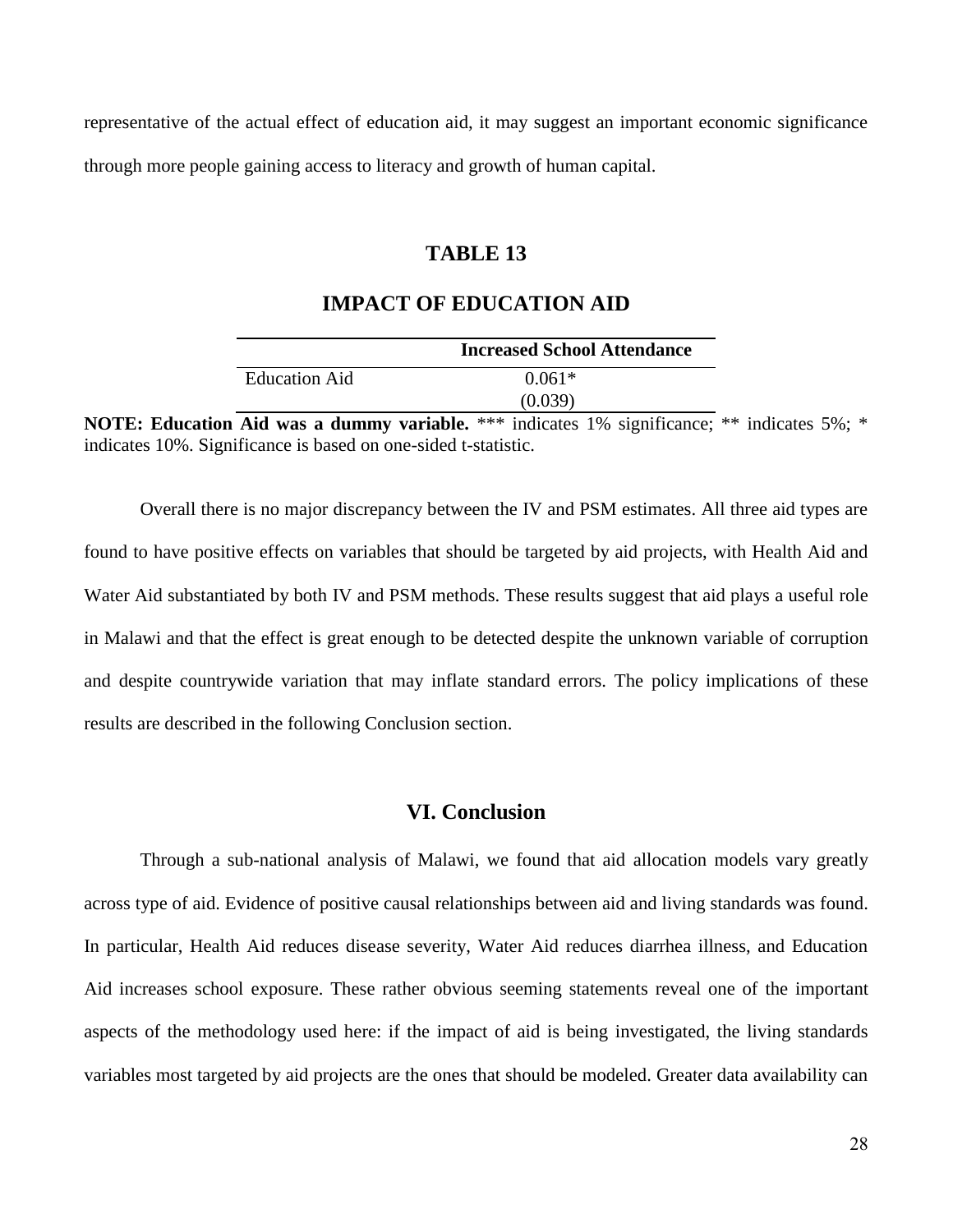allow this shift from cross-country macroeconomic investigations to sub-national living standards inquiries.

One of the arguments against foreign aid is that the resources fund corruption and do not impact poverty variables such as health and education. These results cannot unfortunately reveal if "all" the money is being used for development, but they do suggest that resources are being funneled to poverty efforts because the overall impact can be detected across time when controlling for the endogeneity of aid allocation. Returning to the allocation results and given the positive impact of water aid on reducing diarrhea illness, it is disconcerting that diarrhea illness was not a significant predictor of water aid allocation. This suggests that aid is being inefficiently allocated. Policymakers should attempt to design aid policies that are dependent on living standards data for all three of these aid categories: health aid should be concentrated where diseases are burdening people beyond the capacity to attend to employment, water aid should be reallocated towards high diarrhea regions, and education aid should be funneled to the areas with the least exposure to schools.

Goal 1 of the Millennium Development Goals is to reduce extreme poverty, and projections used by the United Nations indicate that almost one billion people will still be living on less than \$1.25 per day in 2015 (United Nations). Overcoming poverty is also one of the major goals for many different disciplines that are concerned with the economic, ethical and humanitarian implications of global suffering. However, this is an exciting time for development economists in particular to overcome past challenges in poverty reduction. Sub-national modeling should be further explored as a means for understanding the intricacies of development while maintaining external validity for an entire nation. Malawi's next round of living standards data will contain panel observations linked to IHS3 and provide an even stronger basis for assessing the impacts of various aid types, and as data becomes available for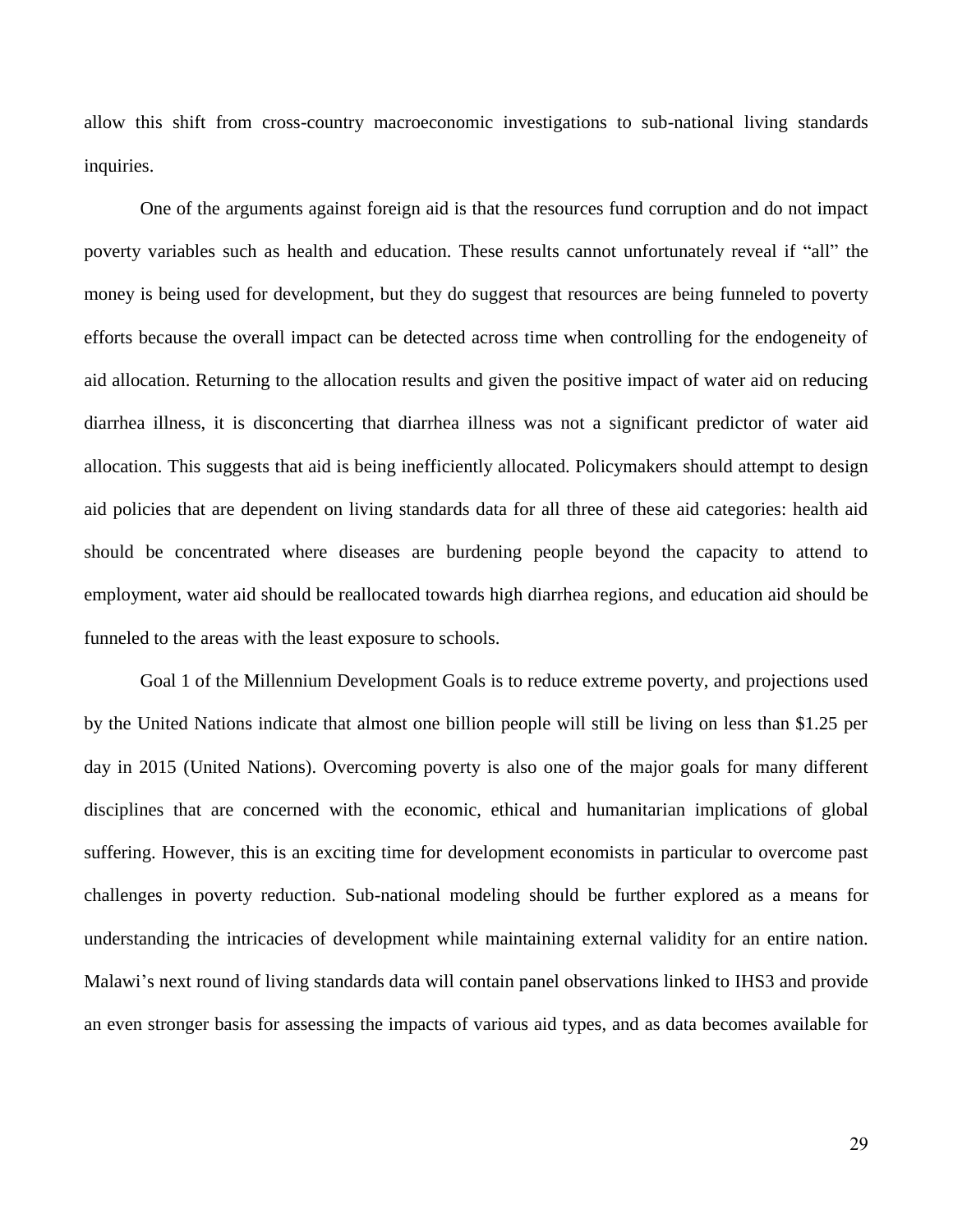other nations' aid projects, sub-national analyses should be employed to assess foreign aid around the world.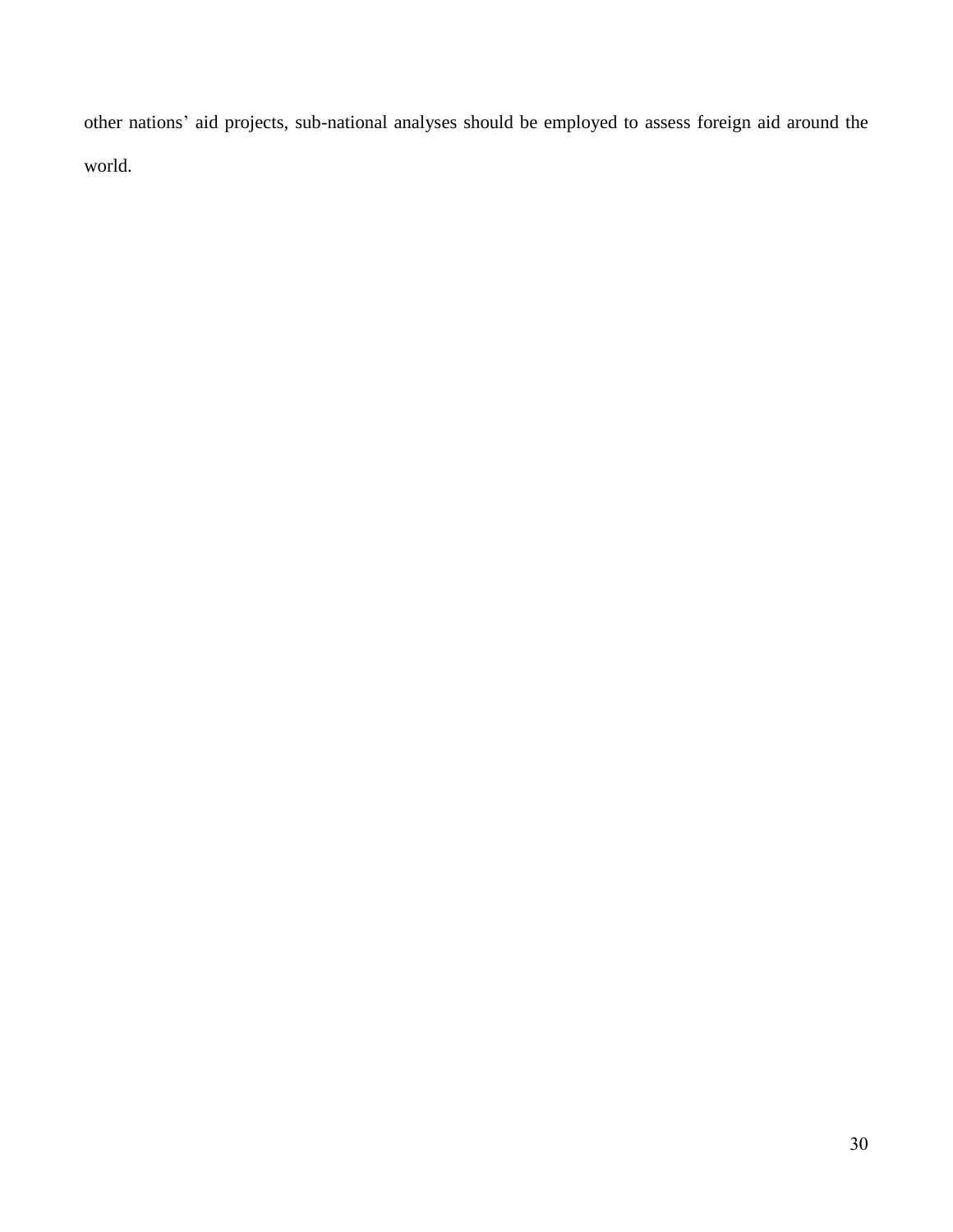### **References**

- Alesina, Alberto, and David Dollar. 2000. "Who Gives Foreign Aid to Whom and Why?" *Journal of Economic Growth* 5 (1): 33-63.
- Baranov, Victoria, Daniel Bennett, and Hans-Peter Kohler. 2012. "The Indirect Impact of Antiretroviral Therapy." PSC Working Paper Series, PSC 12-08.
- Boserup, Ester. 1965. *The Conditions of Agricultural Growth: The Economics of Agrarian Change under Population Pressure*. London, United Kingdom: G. Allen and Unwin.
- Burnside, Craig, and David Dollar. 2000. "Aid, Policies, and Growth." *American Economic Review* 90 (4): 847–868.
- Chen, Xi. "Propensity Score Matching." Self-published. <http://web.cenet.org.cn/upfile/110244.pdf>.
- Galiani, Sebastian, Paul Gertler, and Ernesto Schargrodsky. 2005. "Water for Life: The Impact of the Privatization of Water Services on Child Mortality." *Journal of Political Economy* 113 (1): 83- 120.
- Kim, Eun Mee, and Jinhwan Oh. 2012. "Determinants of Foreign Aid: The Case of South Korea." *Journal of East Asian Studies* 12 (2): 251-273.
- Lumsdaine, David Halloran. 1993. *Moral Vision in International Politics: The Foreign Aid Regime, 1949-1989*. Princeton, NJ: Princeton University Press.
- Maizels, Alfred, and Machiko Nissanke. 1984. "Motivations for Aid to Developing Countries." *World Development* 12 (9): 879-900.
- Miguel, Edward, and Michael Kremer. 2004. "Worms: Identifying Impacts on Education and Health in the Presence of Treatment Externalities." *Econometrica* 72 (1): 159-217.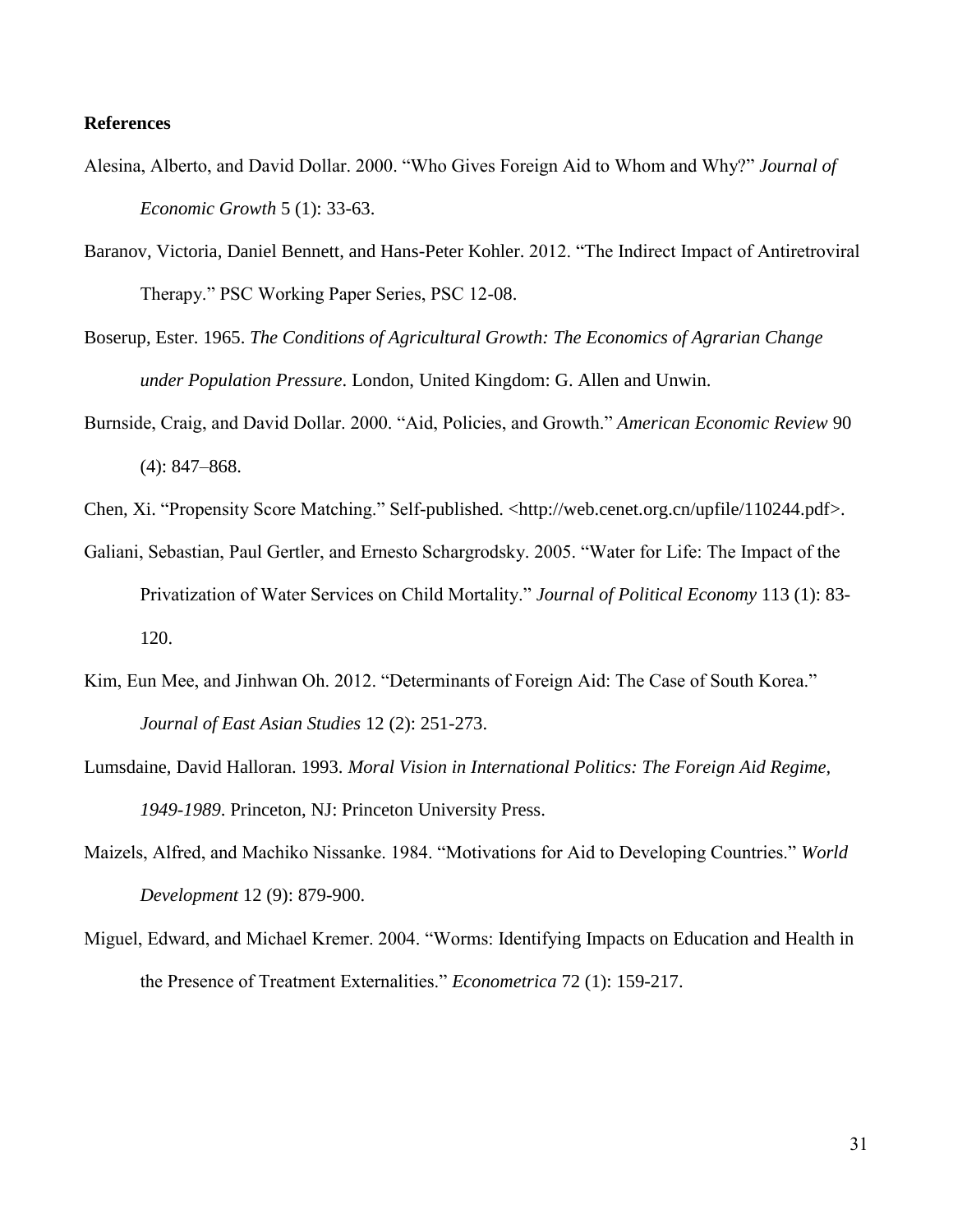- Rajan, Raghuram, and Arvind Subramanian. 2005. "Aid and Growth: What Does the Cross-Country Evidence Really Show?" IMF Working Paper 05/127, International Monetary Fund, Washington, D.C.
- United Nations. "Millennium Development Goals. Goal 1: Eradicate Extreme Poverty and Hunger." <http://www.un.org/millenniumgoals/poverty.shtml>.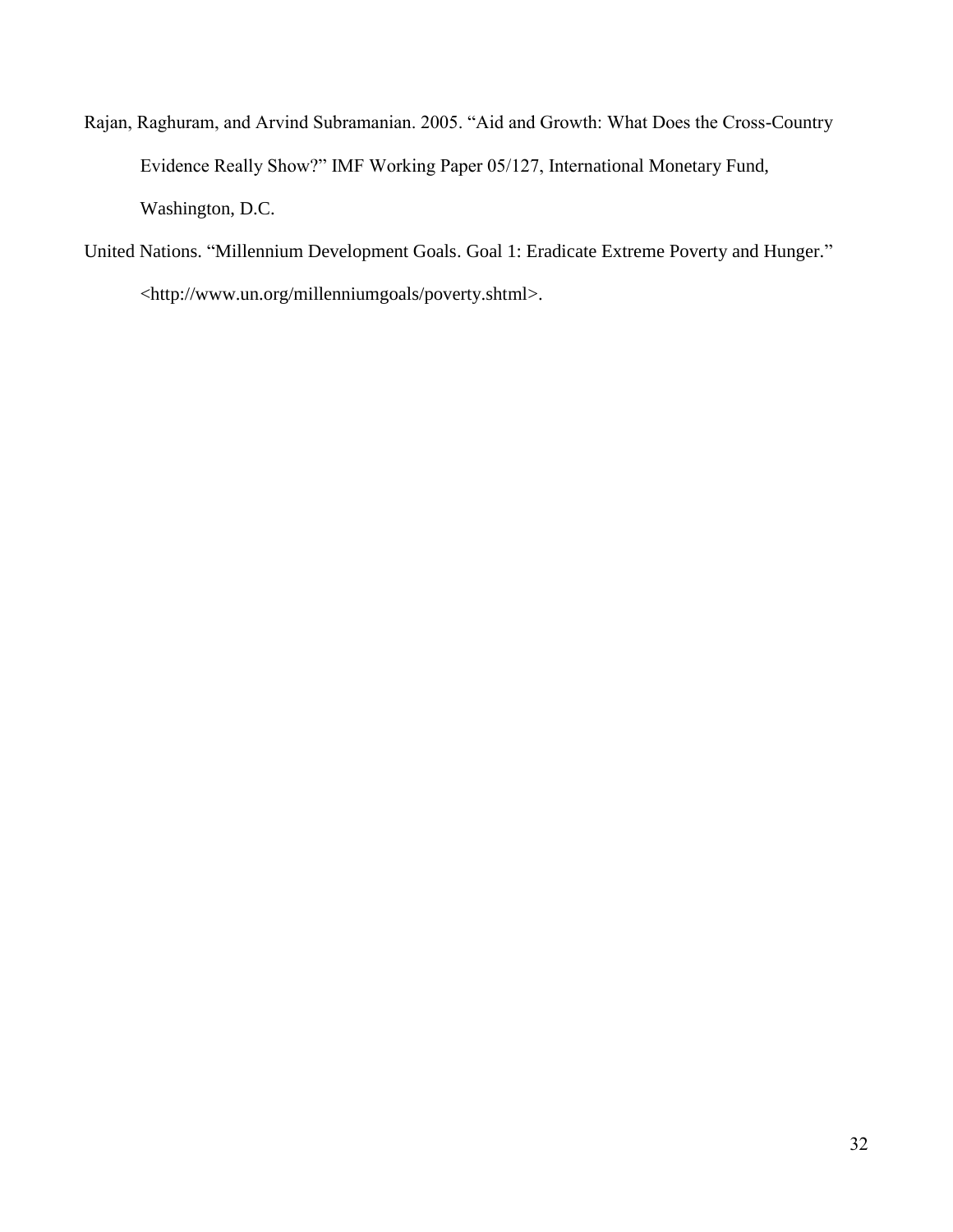# **Appendix**

The living standards data is not reproduced due to issues of proprietary rights, but was obtained with permission from the National Statistical Office of Malawi. The aid data joined into TAs and approximated when needed by population weight are provided below. Note that these figures represent total aid, whereas the analysis employs aid per capita.

| <b>Traditional Authority</b> | <b>Population</b> | <b>Total Health Aid</b> | <b>Total Water Aid</b> | <b>Total Education Aid</b> |
|------------------------------|-------------------|-------------------------|------------------------|----------------------------|
| <b>STA Mkondowe</b>          | 1,933             | 0                       | 0                      | 0                          |
| Zomba Central Ward           | 2,573             | 735842                  | 117,152                | 465989                     |
| Msongwe ward                 | 2,731             | 236340                  | 0                      | 270,161                    |
| Limbe Central Ward           | 2,960             | 699728                  | 142981                 | 169727                     |
| Chikamveka Ward              | 2,978             | 735842                  | 117,152                | 465989                     |
| Nkhorongo ward               | 3,190             | 236340                  | 0                      | 270,161                    |
| Area 52                      | 3,268             | 829638                  | 923,934                | 614,451                    |
| Msamba Ward                  | 4,330             | 699728                  | 142981                 | 169727                     |
| Area 3                       | 4,471             | 829638                  | 923,934                | 614,451                    |
| Area 54                      | 4,695             | 829638                  | 923,934                | 614,451                    |
| Dowa Boma                    | 4,765             | 199519                  | 0                      | 0                          |
| <b>Blantyre Central Ward</b> | 4,808             | 699728                  | 142981                 | 169727                     |
| S/C Zolokere                 | 4,867             | 0                       | 0                      | 0                          |
| Chichiri Ward                | 5,452             | 699728                  | 142981                 | 169727                     |
| <b>STA Msosa</b>             | 5,611             | 0                       | 0                      | 0                          |
| <b>Blantyre East Ward</b>    | 5,786             | 699728                  | 142981                 | 169727                     |
| Chilunga East Ward           | 6,960             | 735842                  | 117,152                | 465989                     |
| Zolozolo ward                | 7,348             | 236340                  | 0                      | 270,161                    |
| New Airport Site ward        | 7,570             | 236340                  | 0                      | 270,161                    |
| Ntchisi Boma                 | 7,918             | 0                       | 0                      | 0                          |
| Area 47                      | 8,139             | 829638                  | 923,934                | 614,451                    |
| <b>TA Mwamlowe</b>           | 8,220             | 0                       | 0                      | 0                          |
| Sadzi Ward                   | 9,103             | 735842                  | 117,152                | 465989                     |
| Mtiya Ward                   | 9,688             | 735842                  | 117,152                | 465989                     |
| Area 38                      | 9,733             | 829638                  | 923,934                | 614,451                    |
| Chibanja ward                | 9,840             | 236340                  | 0                      | 270,161                    |
| TA Chimombo                  | 10,239            | 0                       | 0                      | 0                          |
| STA Mkumbira                 | 10,958            | 0                       | 0                      | 0                          |
| STA Fukamalaza               | 11,104            | 0                       | 0                      | $\pmb{0}$                  |
| Viphya ward                  | 12,182            | 236340                  | 0                      | 270,161                    |
| S/C Mwahenga                 | 12,340            | 0                       | 0                      | 0                          |
| Likangal North Ward          | 12,855            | 735842                  | 117,152                | 465989                     |
| TA Katumbi                   | 13,210            | 0                       | 0                      | 0                          |
| STA Zilakoma                 | 13,620            | 0                       | 0                      | 0                          |
| Area 1                       | 13,684            | 829638                  | 923,934                | 614,451                    |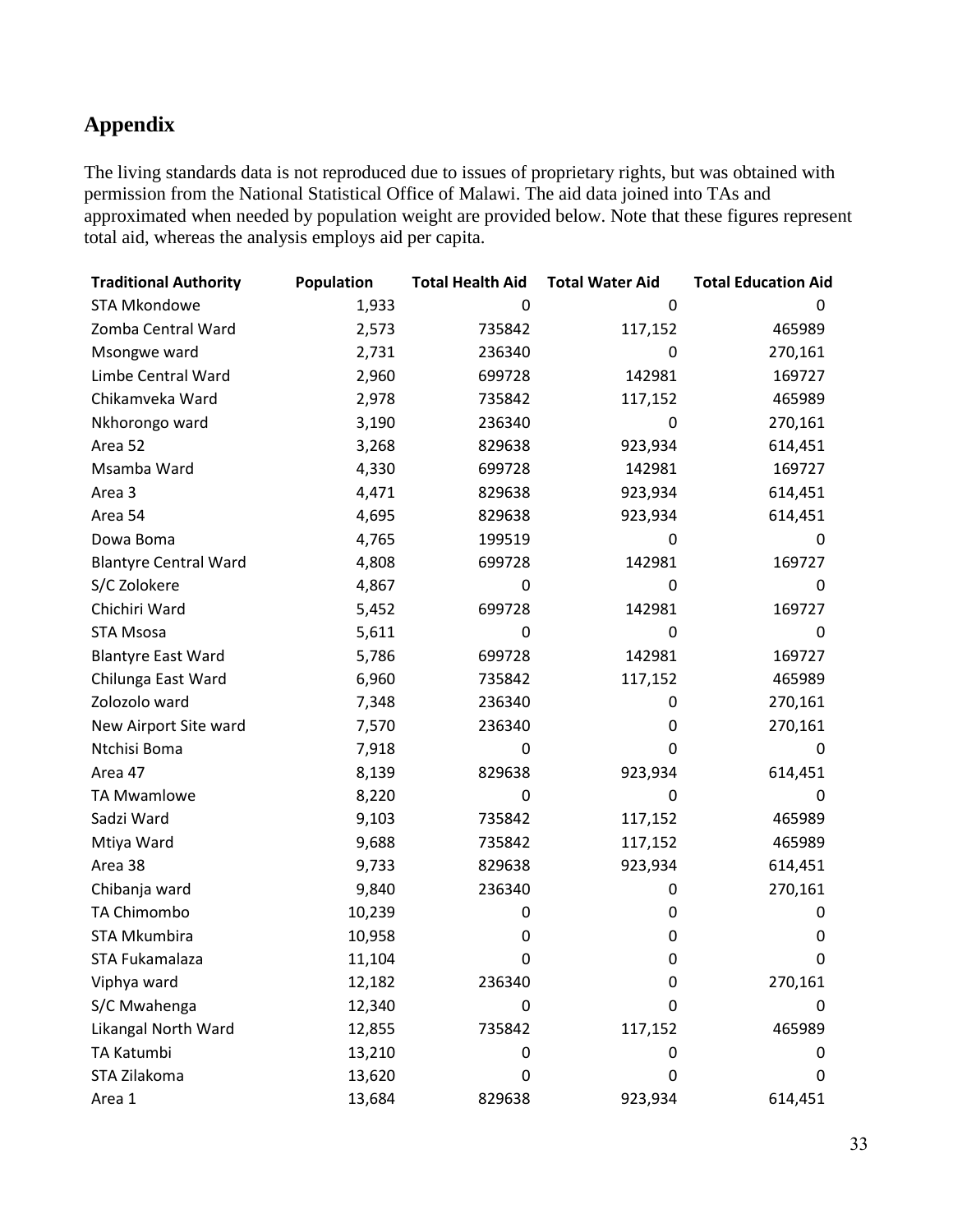| Chikamveka NorthWard      |        |         |         |             |
|---------------------------|--------|---------|---------|-------------|
| Ward                      | 13,710 | 735842  | 117,152 | 465989      |
| Limbe west Ward           | 13,877 | 699728  | 142981  | 169727      |
| Area 18                   | 13,942 | 829638  | 923,934 | 614,451     |
| Mulanje Boma              | 14,497 | 663012  | 21734   | 0           |
| S/C Jaravikuba Munthali   | 14,742 | 0       | 0       | 0           |
| Chitipa Boma              | 14,753 | 79851.6 | 0       | 0           |
| <b>STA Thukuta</b>        | 15,055 | 0       | 0       | 0           |
| Area 55                   | 15,505 | 829638  | 923,934 | 614,451     |
| TA Musisya                | 16,156 | 0       | 0       | 0           |
| <b>STA Champiti</b>       | 16,306 | 0       | 0       | 0           |
| Lupaso ward               | 17,511 | 236340  | 0       | 270,161     |
| STA Kafuzila              | 17,775 | 0       | 0       | 0           |
| <b>TA Ngozi</b>           | 17,820 | 0       | 0       | 0           |
| Rumphi Boma               | 17,845 | 622454  | 0       | 123023      |
| <b>TA Malemia</b>         | 18,033 | 164046  | 54070   | 0           |
| <b>TA Kameme</b>          | 19,313 | 0       | 0       | 133143      |
| STA Mwakaboko             | 19,360 | 0       | 0       | 0           |
| TA Mwenewenya             | 19,468 | 313671  | 0       | 33728       |
| <b>STA Chiwalo</b>        | 19,470 | 0       | 0       | 0           |
| S/C Mwalweni              | 20,192 | 0       | 0       | 0           |
| S/C Mwankhunikira         | 20,643 | 786441  | 0       | 0           |
| <b>STA Mwanza</b>         | 20,773 | 0       | 0       | 0           |
| <b>STA Malanda</b>        | 21,095 | 0       | 0       | 0           |
| TA Chamba                 | 21,591 | 0       | 0       | 0           |
| Chiputula ward            | 21,699 | 236340  | 0       | 270,161     |
| <b>TA Mposa</b>           | 21,705 | 67257   | 0       | 0           |
| TA Mankhambira            | 21,794 | 0       | 0       | 0           |
| <b>STA Nthondo</b>        | 21,870 | 0       | 0       | 0           |
| TA Machinjili             | 22,297 | 0       | 0       | $\mathbf 0$ |
| Area 24                   | 22,708 | 829638  | 923,934 | 614,451     |
| <b>Blantyre West Ward</b> | 22,901 | 699728  | 142981  | 169727      |
| Chigumula Ward            | 23,352 | 699728  | 142981  | 169727      |
| Mapanga Ward              | 23,854 | 699728  | 142981  | 169727      |
| TA Masasa                 | 24,533 | 0       | 0       | 0           |
| Nkhotako Boma             | 24,726 | 133831  | 0       | 0           |
| <b>TA Mlauli</b>          | 24,775 | 274395  | 0       | 170798      |
| TA Dambe                  | 24,858 | 0       | 0       | 0           |
| Area 44                   | 25,911 | 829638  | 923,934 | 614,451     |
| TA Chakhumbira            | 26,234 | 0       | 0       | 0           |
| Area 8                    | 26,249 | 829638  | 923,934 | 614,451     |
| TA Ndamera                | 26,596 | 0       | 0       | 0           |
| TA Maseya                 | 26,639 | 0       | 0       | 0           |
|                           |        |         |         |             |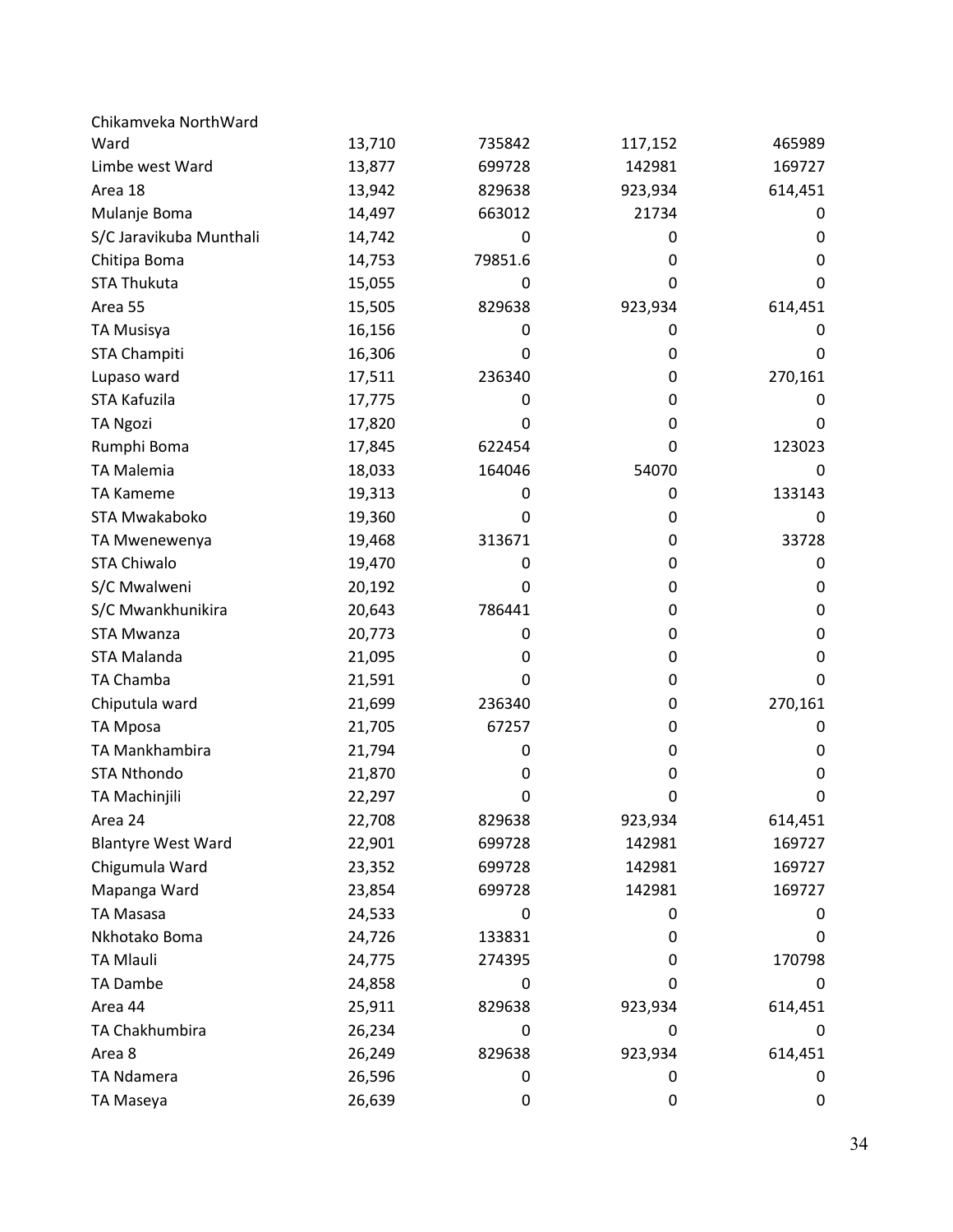| Area 50                | 26,881 | 829638  | 923,934 | 614,451     |
|------------------------|--------|---------|---------|-------------|
| <b>TA Chikho</b>       | 26,925 | 0       | 0       | 0           |
| TA Mwenemisuku         | 27,426 | 0       | 0       | 0           |
| STA Mwirang'ombe       | 28,215 | 0       | 0       | 0           |
| <b>TA Nthalire</b>     | 28,223 | 0       | 0       | 0           |
| Mchengautuwa ward      | 29,271 | 236340  | 0       | 270,161     |
| STA Simlemba           | 29,685 | 0       | 0       | 0           |
| S/C Kamenya Gwaza      | 30,358 | 84364   | 0       | 0           |
| STA M'nyanja           | 30,963 | 0       | 0       | 0           |
| <b>TA Kasisi</b>       | 31,003 | 0       | 0       | 0           |
| TA Lukwa               | 31,150 | 0       | 0       | 0           |
| Misesa Ward            | 31,212 | 699728  | 142981  | 169727      |
| STA Tsabango           | 31,266 | 0       | 0       | 0           |
| STA Njewa              | 31,731 | 0       | 0       | 0           |
| <b>TA Thomas</b>       | 32,050 | 0       | 0       | 0           |
| <b>STA Namabvi</b>     | 32,185 | 0       | 0       | 0           |
| TA Nchema              | 33,779 | 0       | 0       | 0           |
| TA Tengani             | 34,690 | 1351083 | 621047  | 4754991     |
| <b>TA Nsabwe</b>       | 34,746 | 0       | 0       | 0           |
| <b>Bangwe Ward</b>     | 34,773 | 699728  | 142981  | 169727      |
| <b>TA Kanduku</b>      | 35,971 | 0       | 0       | 0           |
| Area 56                | 36,642 | 829638  | 923,934 | 614,451     |
| TA Kabunduli           | 37,295 | 686888  | 1485846 | 2189359.5   |
| S/C Khosolo Gwaza Jere | 37,540 | 0       | 0       | 0           |
| TA Kapelula            | 37,641 | 0       | 0       | 0           |
| <b>STA Chitekwele</b>  | 37,660 | 0       | 0       | 0           |
| Chilomoni Ward         | 37,690 | 699728  | 142981  | 169727      |
| STA Chilowamatambe     | 38,129 | 0       | 0       | 0           |
| <b>TA Symon</b>        | 38,179 | 53049   | 0       | 0           |
| Limbe East Ward        | 38,512 | 699728  | 142981  | 169727      |
| TA Sitola              | 38,611 | 18700   | 0       | 0           |
| STA Njombwa            | 39,081 | 0       | 0       | 0           |
| TA Chigaru             | 39,836 | 1337367 | 0       | 346175      |
| <b>TA Ndindi</b>       | 40,250 | 0       | 0       | 0           |
| Karonga Town           | 40,334 | 1730176 | 0       | 0           |
| TA Mlomba              | 40,752 | 139308  | 61096   | $\mathbf 0$ |
| TA Kaomba              | 40,892 | 56819   | 0       | $\mathbf 0$ |
| <b>TA Kwataine</b>     | 41,107 | 0       | 0       | $\mathbf 0$ |
| <b>TA Nkalo</b>        | 41,640 | 0       | 0       | 0           |
| TA Nthiramanja         | 41,731 | 0       | 0       | 0           |
| <b>TA Nthache</b>      | 42,750 | 1063711 | 0       | 320179      |
| TA Mbenje              | 43,394 | 0       | 0       | 0           |
| TA Mpherembe           | 44,196 | 0       | 0       | 0           |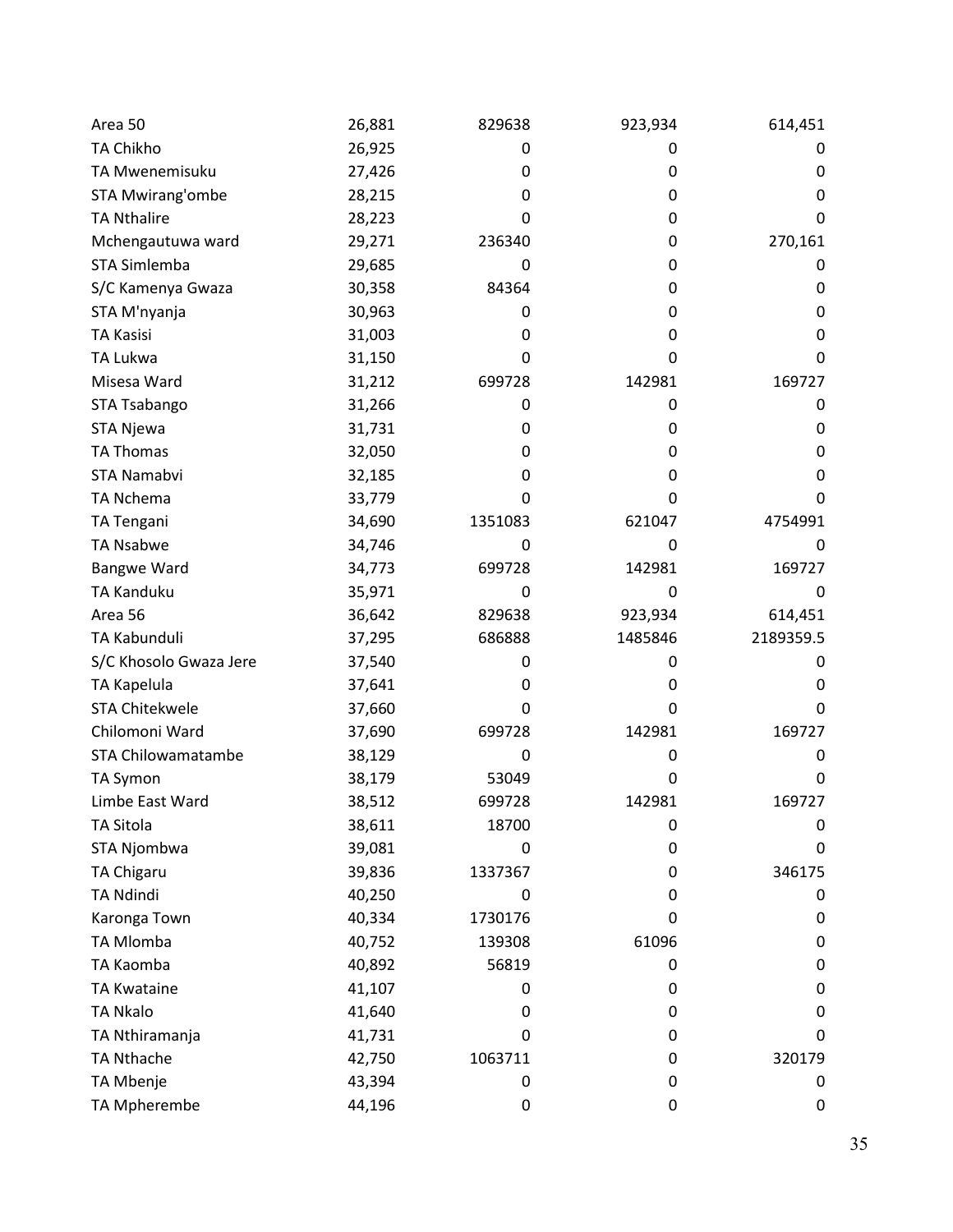| Area 21               | 44,764 | 829638    | 923,934   | 614,451 |
|-----------------------|--------|-----------|-----------|---------|
| Area 23               | 45,606 | 829638    | 923,934   | 614,451 |
| TA Kaluluma           | 45,769 | 63596     | 0         | 0       |
| <b>TA Lundu</b>       | 46,372 | 0         | 0         | 0       |
| Michiru Ward          | 46,639 | 699728    | 142981    | 169727  |
| Area 36               | 47,308 | 829638    | 923,934   | 614,451 |
| <b>STA Kwethemule</b> | 47,490 | 0         | 0         | 0       |
| <b>STA Mtema</b>      | 48,088 | 0         | 0         | 0       |
| TA Nyambi             | 48,506 | 82907     | 0         | O       |
| <b>STA Mponela</b>    | 49,775 | 913705.6  | 4862927.9 | 8567063 |
| TA Kapichi            | 50,143 | 0         | 0         | 0       |
| <b>TA Mpando</b>      | 50,334 | 0         | 0         | 0       |
| <b>STA Mphuka</b>     | 50,763 | 0         | 0         | 0       |
| Likhubula Ward        | 51,853 | 699728    | 142981    | 169727  |
| <b>TA Katuli</b>      | 52,080 | 0         | 0         | 0       |
| TA Malenga Chanzi     | 52,612 | 0         | 0         | 0       |
| TA Njolomole          | 53,423 | 0         | 0         | 0       |
| TA Wasambo            | 54,015 | 0         | 0         | 0       |
| TA Chikweo            | 54,295 | 0         | 0         | 0       |
| TA Phambala           | 54,703 | 0         | 0         | 0       |
| TA Karonga            | 55,553 | 4938690   | 0         | 9378670 |
| TA Nchilamwela        | 56,225 | 4715049   | 3105391   | 3184713 |
| TA Chikowi            | 56,726 | 0         | 0         | 0       |
| TA Likoswe            | 56,840 | 0         | 0         | 0       |
| S/C Kampingo Sibande  | 57,076 | 2427806   | 18415682  | 342825  |
| <b>TA MIolo</b>       | 57,937 | 0         | 0         | 0       |
| TA Kalumbu            | 57,997 | 0         | 0         | 799657  |
| TA Mpama              | 58,005 | 2230811   | 1038450   | 2885653 |
| TA Somba              | 59,488 | 0         | 0         | 0       |
| <b>TA Chulu</b>       | 59,683 | 1942899.7 | 0         | 0       |
| Area 57               | 59,805 | 829638    | 923,934   | 614,451 |
| STA Chilikumwendo     | 60,707 | 0         | 0         | 0       |
| TA Kilupula           | 61,648 | 0         | 0         | 0       |
| TA Chikulamayembe     | 62,227 | 0         | 0         | 0       |
| <b>STA Chilooko</b>   | 62,259 | 605995    | 6789040   | 5652343 |
| <b>TA Tambala</b>     | 62,637 | 0         | 0         | 0       |
| TA Makhwira           | 62,929 | 0         | 0         | 0       |
| <b>TA Mabulabo</b>    | 63,514 | 0         | 0         | 0       |
| Area 25               | 65,672 | 829638    | 923,934   | 614,451 |
| Laston Njema          | 66,287 | 0         | 0         | 0       |
| TA Kyungu             | 66,318 | 2012789   | 534102    | 2744697 |
| TA Khombedza          | 67,568 | 0         | 0         | 0       |
| TA Mwadzama           | 68,158 | 0         | 0         | 469878  |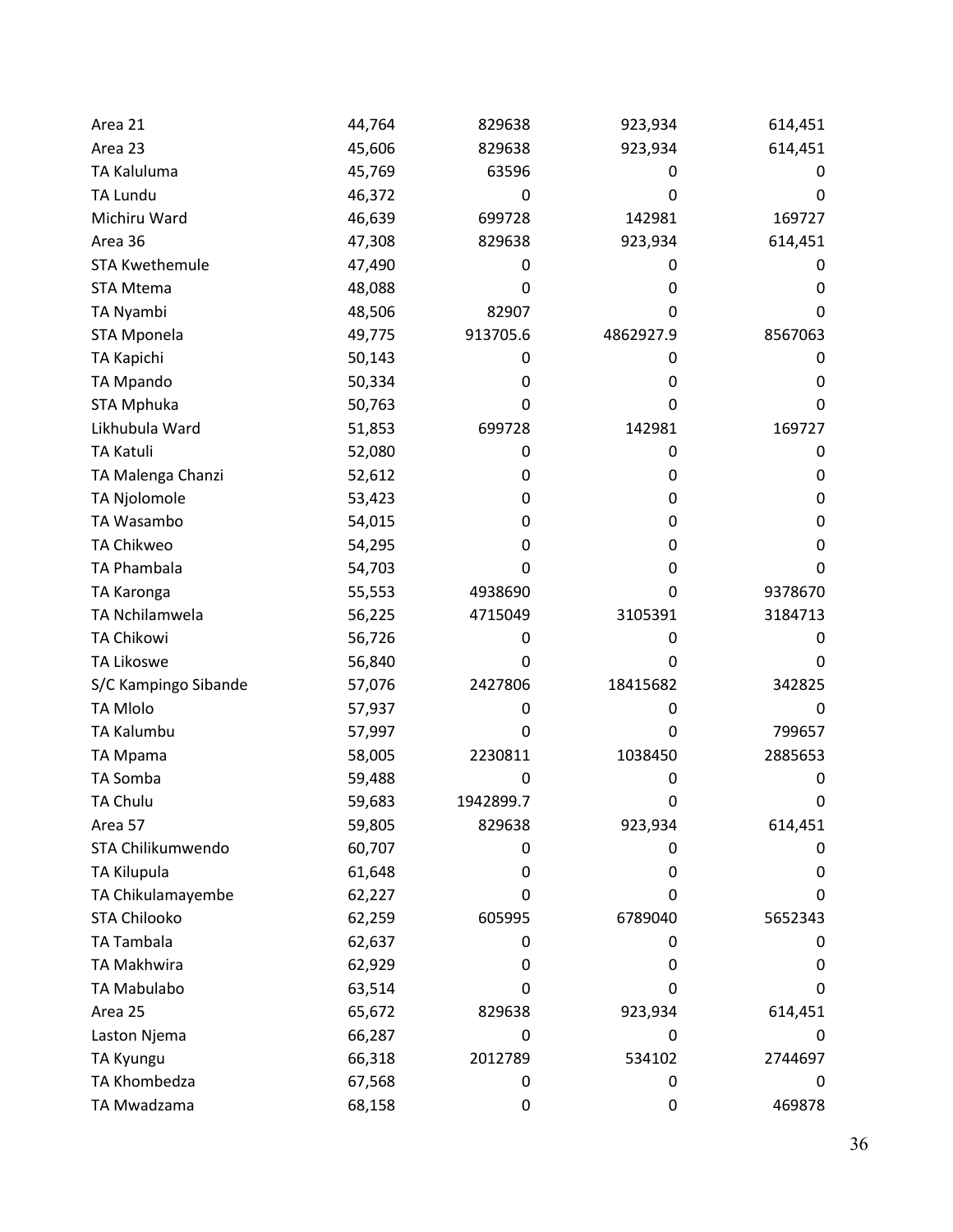| TA Makanjila        | 68,662  | 0         | 0         | 0           |
|---------------------|---------|-----------|-----------|-------------|
| <b>TA Nazombe</b>   | 69,475  | 2277334   | 0         | 0           |
| TA Mwabulambya      | 69,721  | 1003546.9 | 0         | 0           |
| TA Kasumbu          | 71,199  | 2664458   | 156112    | 9364366     |
| TA Kuntaja          | 71,434  | 6420320   | 9865681   | 123758      |
| TA Chikumbu         | 71,736  | 0         | 0         | 0           |
| TA Kuntumanji       | 71,926  | 0         | 0         | 0           |
| Senior TAKapeni     | 72,236  | 355995.9  | 0         | 0           |
| <b>TA Jalasi</b>    | 74,215  | 0         | 0         | 0           |
| <b>STA Mkukula</b>  | 74,849  | 0         | 0         | $\mathbf 0$ |
| <b>TA Dzoole</b>    | 75,121  | 0         | 0         | $\mathbf 0$ |
| TA Juma             | 78,149  | 0         | 0         | 0           |
| TA Mbwana Nyambi    | 79,797  | 0         | 0         | 0           |
| <b>TA Liwonde</b>   | 81,583  | 1474280   | 7970512   | 562429      |
| <b>TA Chiwere</b>   | 82,112  | 0         | 0         | 0           |
| <b>TA Santhe</b>    | 82,823  | 0         | 0         | 0           |
| TA Wimbe            | 82,831  | 0         | 0         | 0           |
| STA Makwangwala     | 85,418  | 2715368   | 486327    | 4838272     |
| TA Kayembe          | 85,855  | 0         | 0         | 0           |
| TA Mkanda           | 86,006  | 0         | 0         | 0           |
| TA Chapananga       | 86,495  | 4679532.9 | 1661660   | 10631897    |
| <b>STA Mavwere</b>  | 89,896  | 0         | 0         | 0           |
| <b>TA Chimutu</b>   | 90,027  | 0         | 0         | 0           |
| TA Kalumo           | 90,585  | 0         | 198618    | 0           |
| <b>TA Malili</b>    | 90,809  | 0         | 0         | 0           |
| TA Kanyenda         | 91,064  | 448785    | 0         | 0           |
| TA Zulu             | 91,730  | 1811320   | 0         | 632382      |
| TA Bvumbwe          | 92,444  | 455586    | 0         | 637305      |
| TA Kachindamoto     | 93,532  | 0         | 0         | 0           |
| TA Nkanda           | 93,892  | 0         | 140763    | $\mathbf 0$ |
| TA Mazengera        | 95,958  | 531950    | 0         | 0           |
| TA Khongoni         | 100,304 | 0         | 150376    | 691491      |
| STA Goodson Ganya   | 104,889 | 0         | 0         | 0           |
| TA Nankumba         | 108,347 | 0         | 0         | 0           |
| <b>TA Chowe</b>     | 108,615 | 18818798  | 7,570,342 | 9427608     |
| TA Mponda           | 109,082 | 1411880   | 15002982  | 0           |
| TA Kabudula         | 111,791 | 0         | 167598    | 0           |
| <b>TA Chimaliro</b> | 112,127 | 0         | 0         | 0           |
| TA Chadza           | 112,230 | 0         | 168256    | 0           |
| TA Chimwala         | 112,486 | 0         | 0         | 0           |
| Senior TAKawinga    | 113,022 | 3704959.6 | 3040800   | 1009820     |
| TA Mwambo           | 117,220 | 20491925  | 3258745   | 7502383     |
| TA M'mbelwa         | 117,707 | 0         | 0         | 0           |